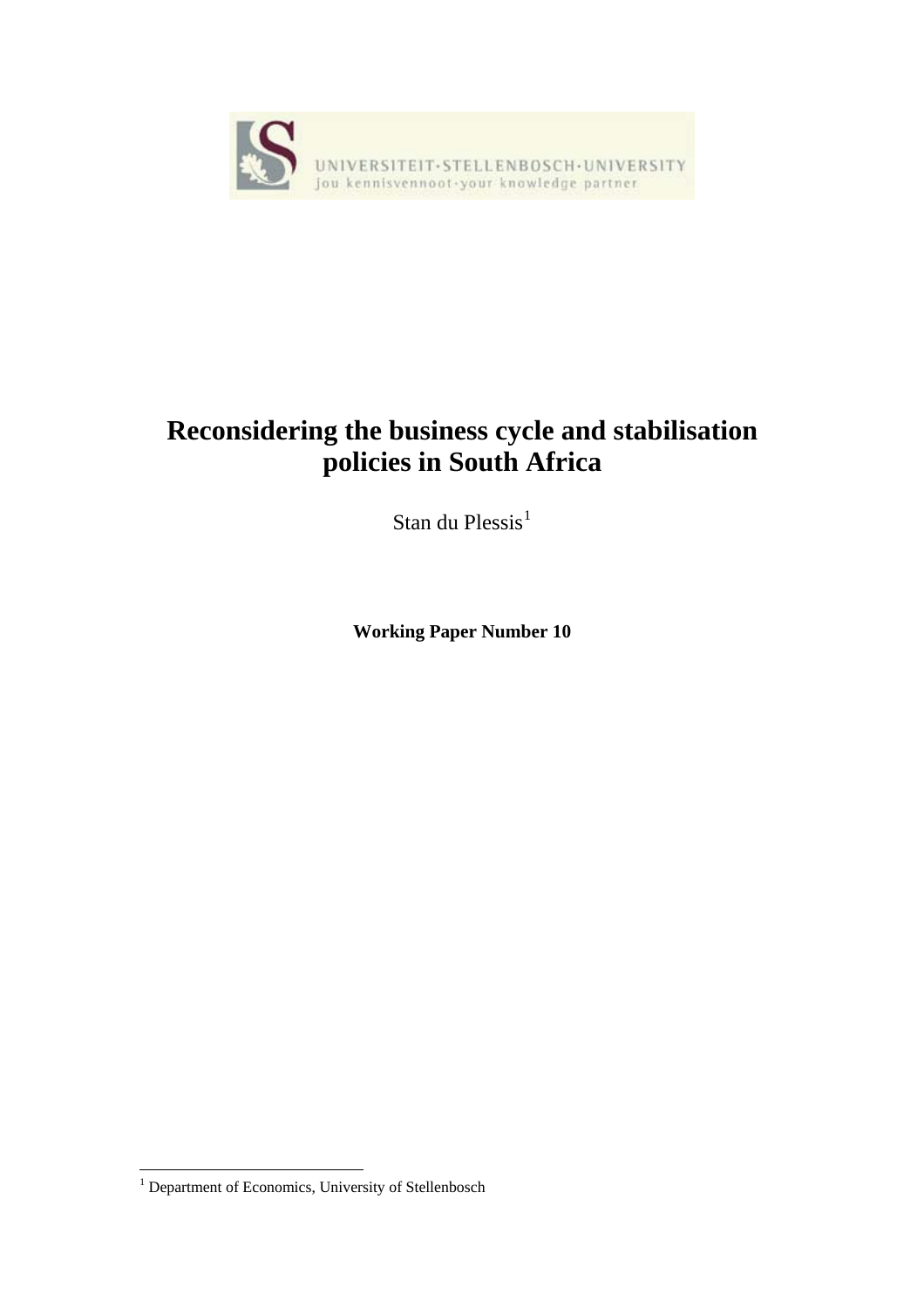# Reconsidering the business cycle and stabilisation policies in South Africa

### ${\bf Stan}$  du  ${\bf Plessis}^*$

ABSTRACT: This paper applies an alternative dating algorithm - suggested by Harding and Pagan (for example, 2002a) - to identify the turning points of the South African business cycle. The characteristics of the resulting business cycle are analysed and compared with results obtained for the official cycle in recent papers on the South African business cycle (du Plessis and Smit, 2003; du Plessis, 2004). The alternative business cycle has plausible characteristics and provides supporting evidence for the thesis that monetary policy has been used more consistently to dampen the cycle of economic activity in South Africa since the early nineties. JEL CLASSIFICATIONS:: C14; C41; E32

¤Department of Economics, University of Stellenbosch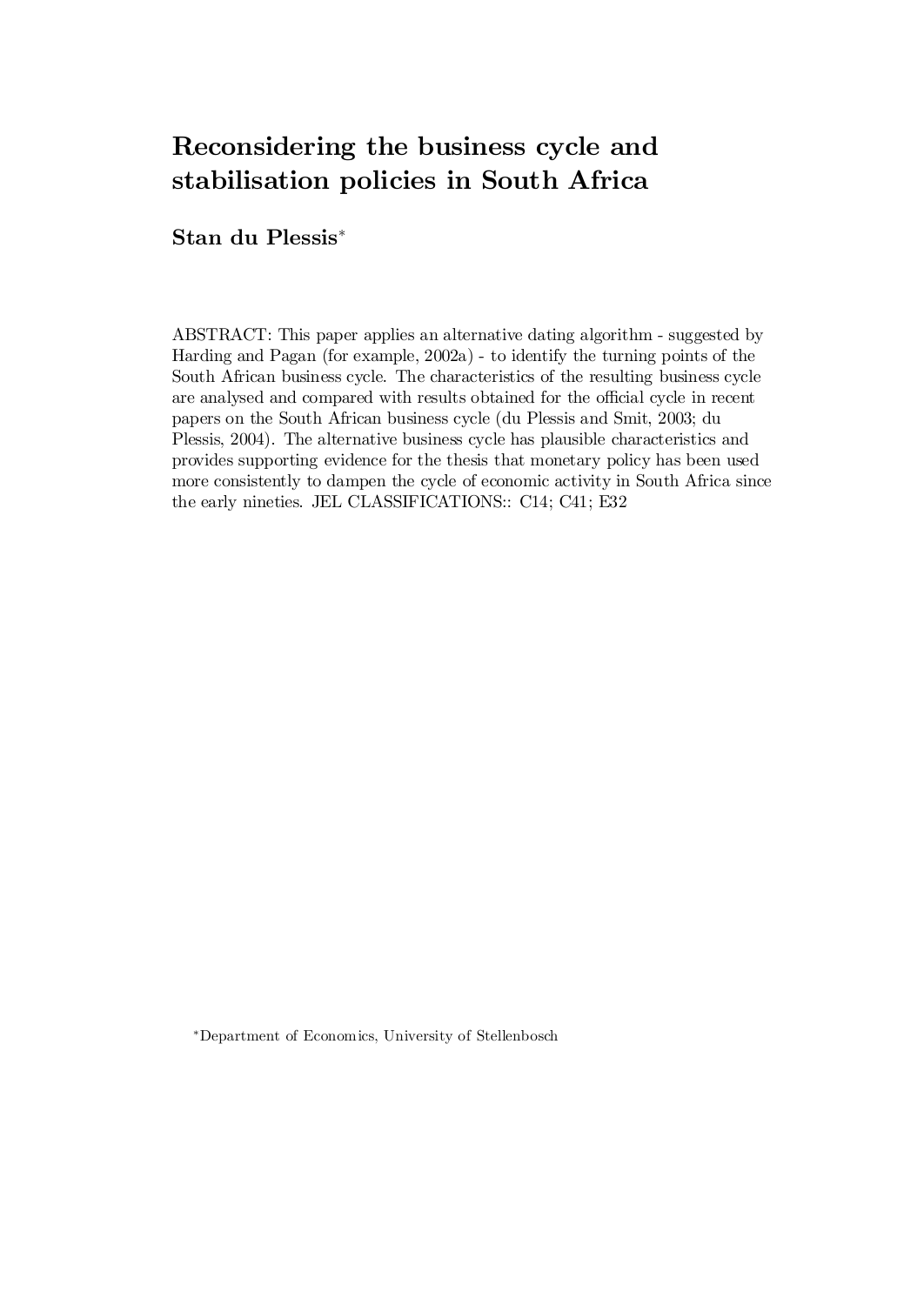#### 1 Introduction

In South Africa, as elsewhere, a series of official turning points are defined that separate the phases of the business cycle. This method follows the seminal work of Burns and Mitchell (1946) which remains widely used by dating committees in many countries, for example the USA and South Africa (Mohr, van der Merwe, Botha and Inggs, 1989). However, recent academic work has discounted the Burns-Mitchell method with the argument that it does not generate statistics with "well-defined statistical properties" (Blanchard and Fischer, 1989).

Don Harding and Adrian Pagan<sup>1</sup> have recently stimulated renewed interest in the Burns-Mitchell method with a series of articles in which they demonstrated that the statistical foundations of a dating algorithm can be described formally, and that such algorithms may be attractively robust and practical tools for identifying the phases of the cycle.

This paper followed Harding and Pagan's method (described in section 2) and used it to find a set of turning points for the South African business cycle in section 3. Various aspects of the business cycle (so defined) are described in section 4, while section 5 extends the discussion to stabilisation policy from the monetary and fiscal side.

### 1.1 A non-parametric method for dating the business cycle

Early views of the business cycle conceptualised what Mitchell called "alternate periods of activity and sluggishness" in the economic system, or the "rhythm of business activity" as he also called it (Mitchell, 1923). Three aspects of this early conceptualisation stand out: firstly, the phases of the business cycle are associated with "relatively prosperous and depressed times" which matches the intuitive understanding of non-academic observers more easily than it does with the stochastic approach commonly used in contemporary academic research. Secondly, censoring rules were used to ensure that identified cycles (and phases of each cycle) satisfied some minim duration requirements in terms of duration.

Thirdly, the business cycle refers to the total economic system, or aggre-

<sup>1</sup>See for example Harding and Pagan  $(2001; 2002b; 2002a; 2002c; 2005a)$  and Harding (2002).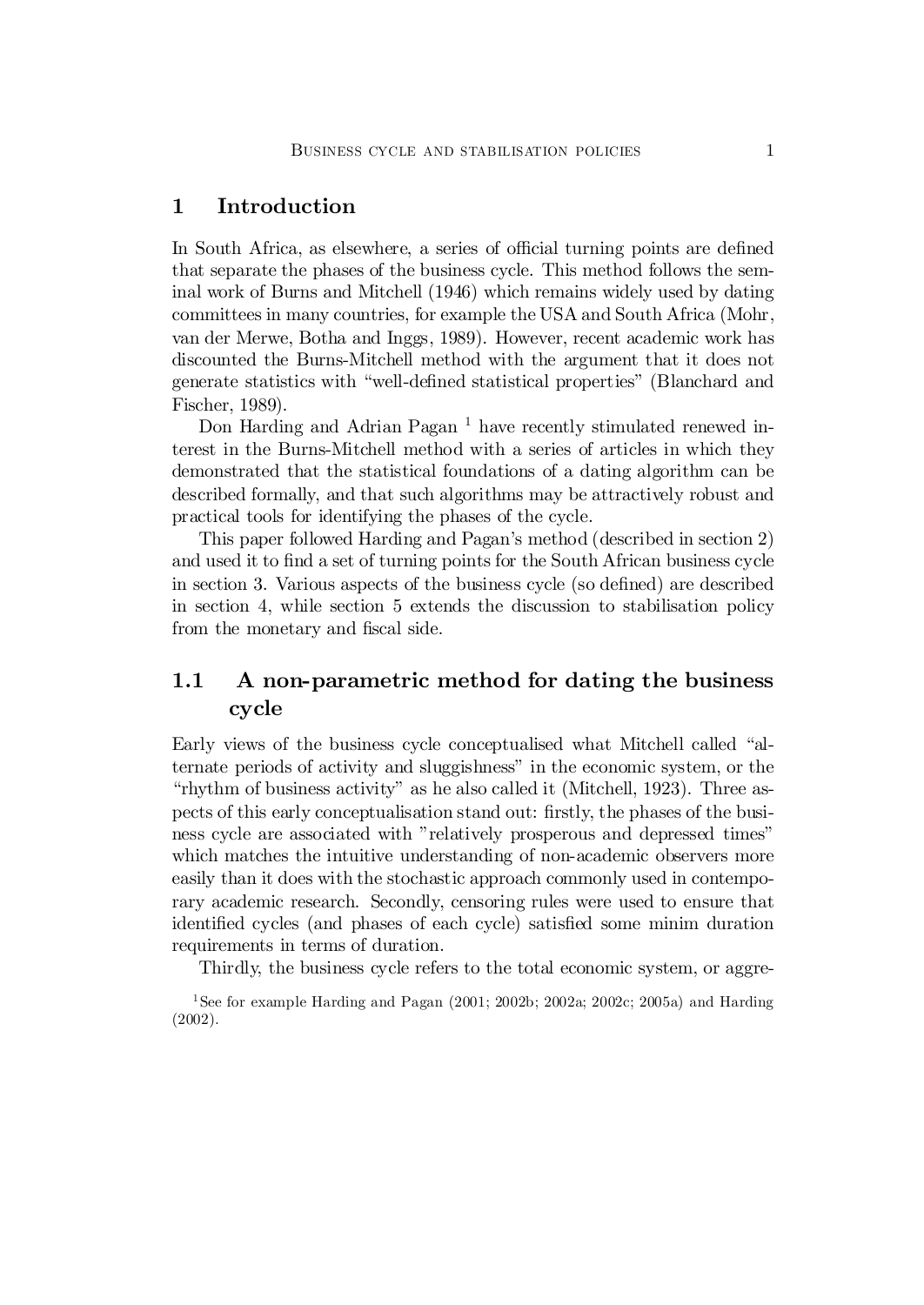gate economic activity. Burns and Mitchell and others of their era did not have access to reliable time series of gross domestic product as a summary of economic activity, <sup>2</sup> and that is why these pioneers of formal business cycle analysis found it "...necessary to have recourse to other statistical series, which are either themselves constituent parts of the index of production, or are empirically so closely related that they can be taken as highly symptomatic for the direction of the movement or magnitude of fluctuations in the fundamental series" (Haberler, 1958: 270). With the availability of data on aggregate economic activity the case for analysing the co-movements in many series (often summarised in a reference cycle), as opposed to analysing the cycle of aggregate activity directly, is undermined.

Assuming that GDP is an adequate summary of aggregate economic activity, Harding and Pagan (2002a) distinguished between parametric and non-parametric methods for identifying the tuning points of this single series. Amongst the parametric approaches, Markov switching models have achieved prominence and was recently applied to the South African case by Moolman (2004). Bry and Boschan's algorithm, proposed by Pagan and Harding (2002a), is an example of non-parametric dating method and it is the method used in this paper.

The dating algorithm used here is by Bry and Boschan (1971) as suggested by Harding and Pagan in various recent papers. This algorithm identifies local minima (troughs) and local maxima (peaks) in a single time series, or  $\{y_t\}$  after a log transformation.<sup>3</sup> Peaks are found where  $y_s$  is larger than k values of  $\{y_t\}$  in both directions  $[t - k, t + k]$  and troughs where  $y_s$  is smaller than k values of  $\{y_t\}$  in both directions. The size of k is set by the censoring rule of the algorithm. There is no optimal size for  $k$ , but Bry and Boschan (1971) suggested a value of 5 at a monthly frequency which Harding and Pagan (2001) translated to 2 for quarterly series.

A censoring rule is also required to ensure that each cycle (and each of its phases) have a minimum duration. Following Harding and Pagan (2001) the minimum duration for a single phase was set at 2 quarters and the minimum duration for a complete cycle at 5 quarters.

The Bry-Boschan algorithm therefore identifies turning points according to the requirements in equation 1, subject to the above mentioned censoring

<sup>2</sup>Burns and Mitchell (1946) were concerned with the accuracy of the GDP data which had just become available at the time of their study. See Harding (2002) for a more detailed account of this issue.

<sup>3</sup>The algorithm is invariant to such a log transformation (Harding and Pagan, 2001)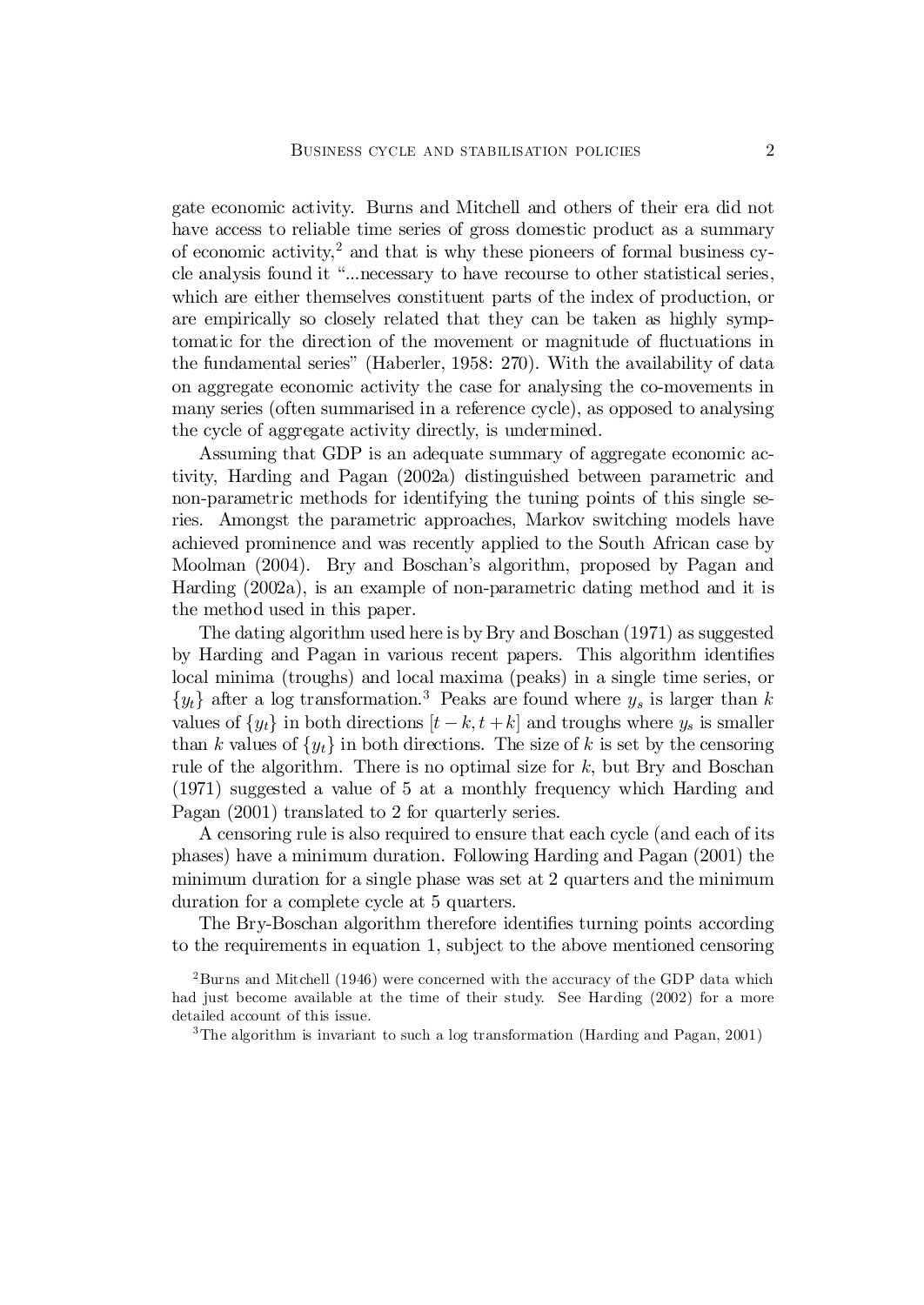rules.

$$
\text{Peak at t if } \left\{ (y_{t-2}, y_{t-1}) < y_t > (y_{t+1}, y_{t+2}) \right\} \tag{1}
$$
\n
$$
\text{Trough at t if } \left\{ (y_{t-2}, y_{t-1}) > y_t < (y_{t+1}, y_{t+2}) \right\}
$$

The application of this algorithm to South African GDP data was problematic during the sixties and the nineties; both periods of steady expansion, even if the expansion of the sixties was more impressive than that of the nineties. During both periods the algorithm struggled to identify turning points, implying cycles of unrealistically long duration. Harding and Pagan (2001) discussed this possibility as well as using a transformed series  $\{z_t\}$ that is more sensitive to changes in the rate of economic growth than  $\{y_t\}$ . One such transformation is to subtract a simple deterministic linear trend from  $\{y_t\}$  and that was done in the application reported here, which yields a growth cycle as opposed to a classical cycle.<sup>4</sup>

Once the turning points of the cycle have been identified it is possible to describe the characteristics of the cycle in terms of duration, amplitude, steepness, non-linearity, and synchronisation with the business cycles of other economies or of the phases of cyclical patterns in other macroeconomic magnitudes within the same economy.

### 2 Alternative turning points for the South African business cycle

Table 1 shows the official turning points for the South African business cycle listed on table S-151 of the South African Reserve Bank's Quarterly Bulletin (for example, South African Reserve Bank, 2002).

Figure 1 shows a graphical comparison of the official phases of the South African business cycle and the phases of the cycle derived using the BBQ algorithm. The dark areas indicate expansions with contractions indicated by the light areas on the graph. The official cycle is shown in the bottom

<sup>4</sup>Harding and Pagan (2001) recommended subtracting a deterministic trend if any components is to be removed. They argued that this process neither loses nor gains any information about the turning points. Since an algorithm is used to replicate the official turning points in a transparent and intuitive manner, the relevant question is whether this transformation yields plausible turning points for aggregate economic activity. In the South African context this is answered in the affirmative below.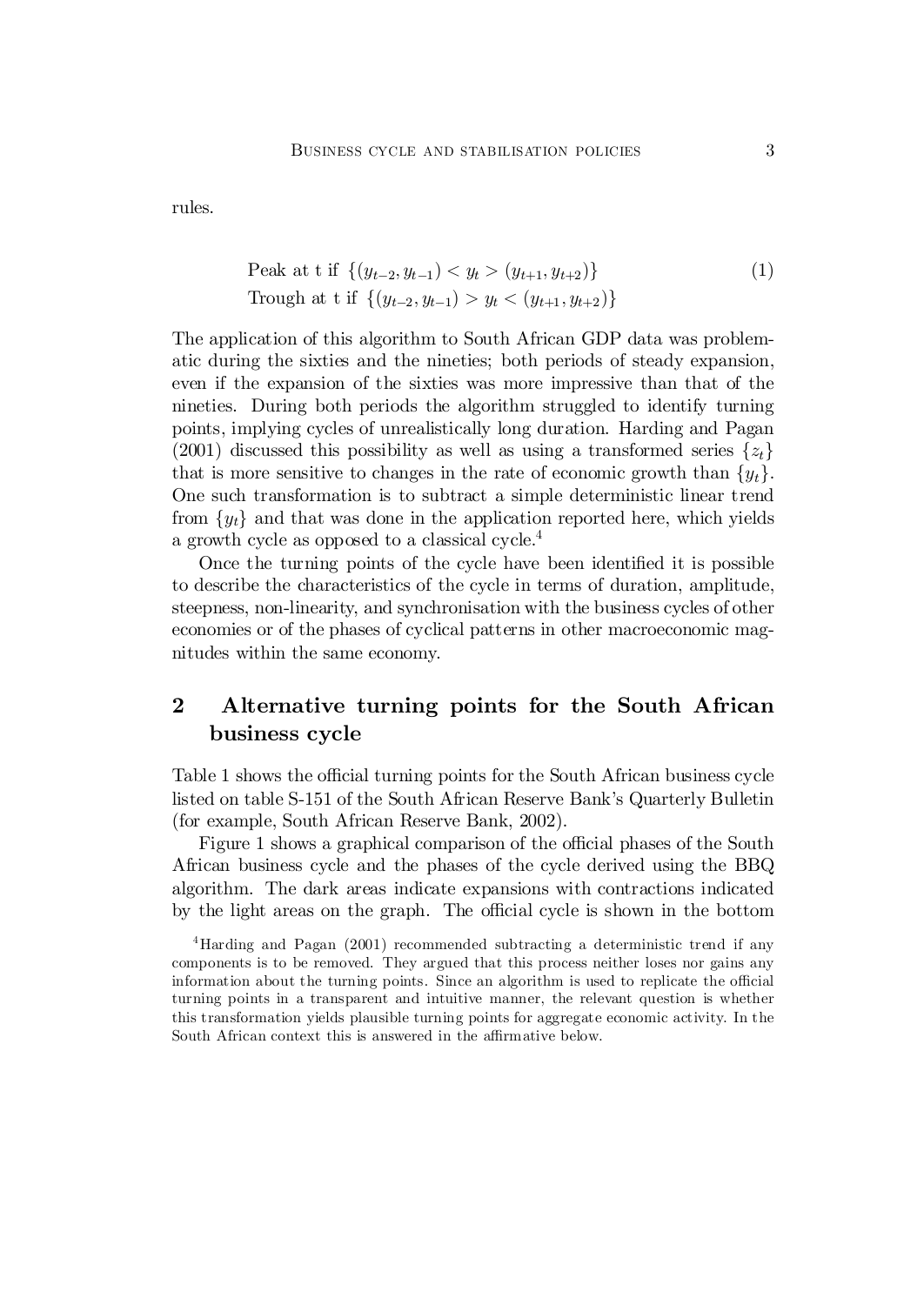pane and the BBQ cycle in the top pane. Figure 1 also shows the quarteron-quarter (annualised) GDP growth rates (right hand scale).

Table 3 provides a descriptive summary of the duration characteristics of the cycle defined by the official turning points as well as by the BBQ algorithm.

From figure 1 and table 3 the approximation to the South African business cycle derived here seems fairly accurate, a conclusion which can be formalised with the concordance index suggested by Bry and Boschan (1971) and more recently by Harding and Pagan (2002b; 2005b). This index measures the proportion of time both business cycle algorithms (SARB and BBQ) indicate the same phase of the cycle.<sup>5</sup>

The concordance index is 1 when the two algorithms yield perfectly positively synchronised cycles, and 0 when the cycles are perfectly negatively synchronised. A score of 0.5 indicates no evidence of synchronisation. However, this index is likely to be biased upwards with business cycle phase data due to the long periods spent in each phase. A mean correction of the concordance index avoids this potential bias and after rescaling the mean corrected concordance index ranges between 1 (perfect positive correspondence) to -1 (perfect negative correspondence). It is also possible to test the significance of the comovement using the method suggested by Haring and Pagan (2005b). 6

In the case of the SARB and BBQ algorithms the resulting cycles score 0.6 on the mean adjusted concordance index, suggesting that the cycles are synchronised to a high degree and highly significant statistically.

But there are also some differences between the SARB and BBQ cycles, including: Firstly, the average duration of (especially) contractions is shorter with the BBQ algorithm than in the official series, whereas expansions have a similar average duration. The result is a shorter cycle on average with the BBQ algorithm. This is interesting in light of du Plessis's (2004) conclusion that the apparent lengthening of the official business cycle in South Africa

<sup>5</sup>One advantage of this measure of synchronisation is that it can be used even when the two series are non-stationary (Harding and Pagan, 2002b)

 $6$ Harding and Pagan (2005b) that the coefficient s in the following equation is proportional to the mean adjusted correspondence index and provided that heteroskedastic and autocorrelation consistent (HAC) estimated of the standard errors are sued the significance of the comovement between he series can be tested with a significance test on  $\rho_s$ . The Newey-West procedure for HAC standard errors was followed here.

$$
\left(\frac{S_{y,t}}{\sigma_{sy}}\right) = \eta + \rho_s \left(\frac{S_{x,t}}{\sigma_{sx}}\right) + u_t
$$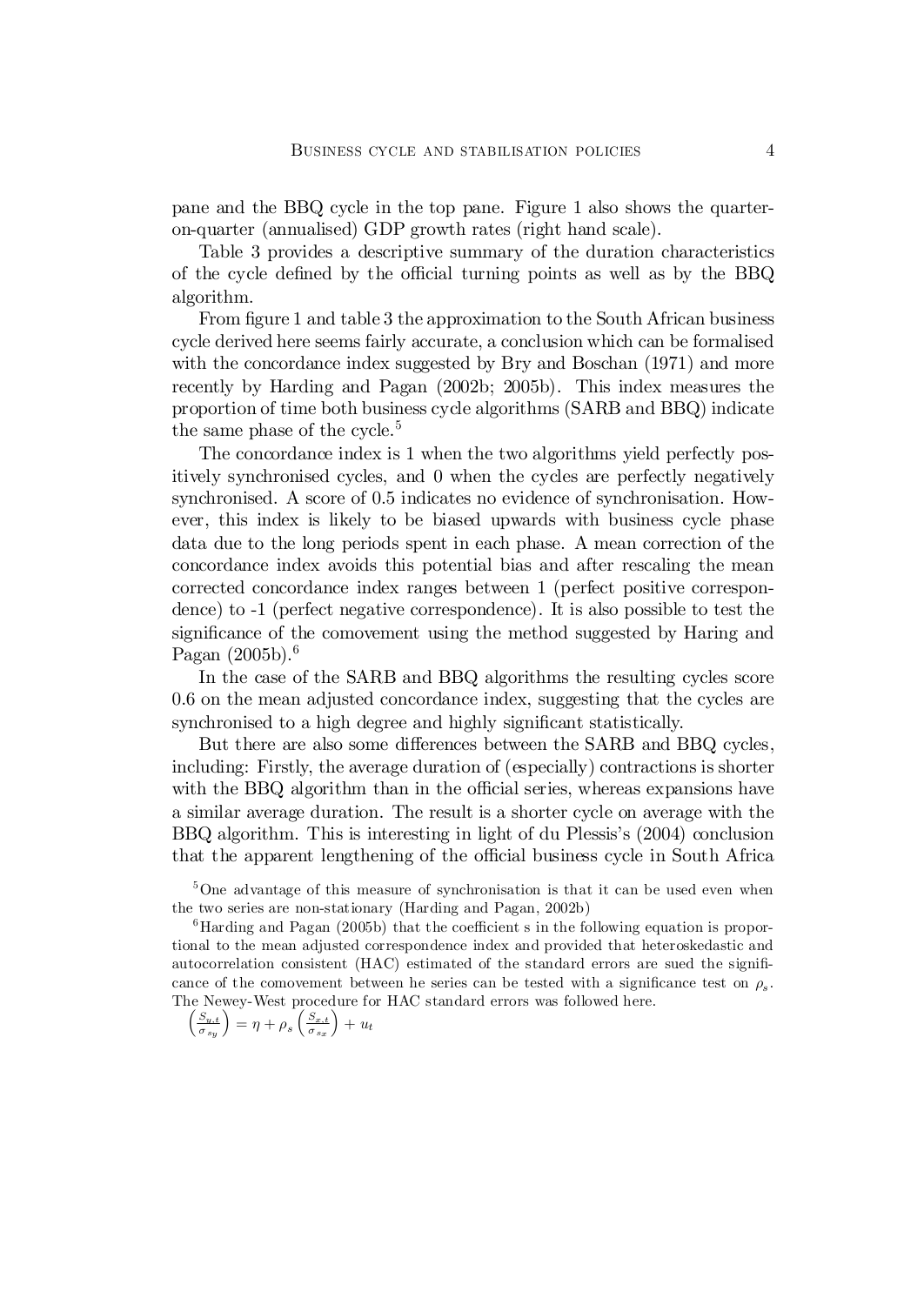since the early seventies was mainly due to longer contractions. If the BBQ algorithm measured the duration of contractions more accurately over this period, then the "stretching" of the South African business cycle observed in du Plessis (2004) might be explained as a by-product of the dating algorithm used by the SARB.

Secondly, the minimum duration of contractions is much shorter using the BBQ algorithm, though the minimum duration for expansions and the respective maxima are comparable. Thirdly, the official cycle spends relatively more time in contractions and less time in expansions than is the case with the BBQ algorithm.

Fourthly, the duration of expansions relative to preceding contractions is larger for the BBQ algorithm  $(1.44)$  than for the official cycle  $(1.13)$ . Finally, both on weighted and unweighted averages the BBQ cycle records higher average growth during expansions and lower average growth during contractions than the official cycle.

Though there are differences between the BBQ and official cycle the differences do not cast a poor light on the BBQ cycle. On the contrary, the BBQ cycle seems to capture periods of expansion and contraction slightly more intuitively than the official cycle, and this accords with the "common usage" of what a dating algorithm should do (Harding and Pagan, 2002c).

Having established at least the initial plausibility of the BBQ method, its usage could now be extended to other series, locally and internationally, to enable a thorough description of the domestic and international features of the South African business cycle. Table 4 shows the series for which turning points were identified using the BBQ method.

### 3 Empirical observations about the business cycle in South Africa

Macroeconomists are interested in at least four characteristics of the cyclical pattern (Harding and Pagan, 2002b): the duration data for the cycle and each phase separately, the amplitude of each phase, the shape and symmetry of each phase, and, finally, the cumulative changes in each phase. The duration data and cumulative changes have been reported in table 3, but some technique is required to measure the amplitude, steepness and possible non-linearities of the business cycle.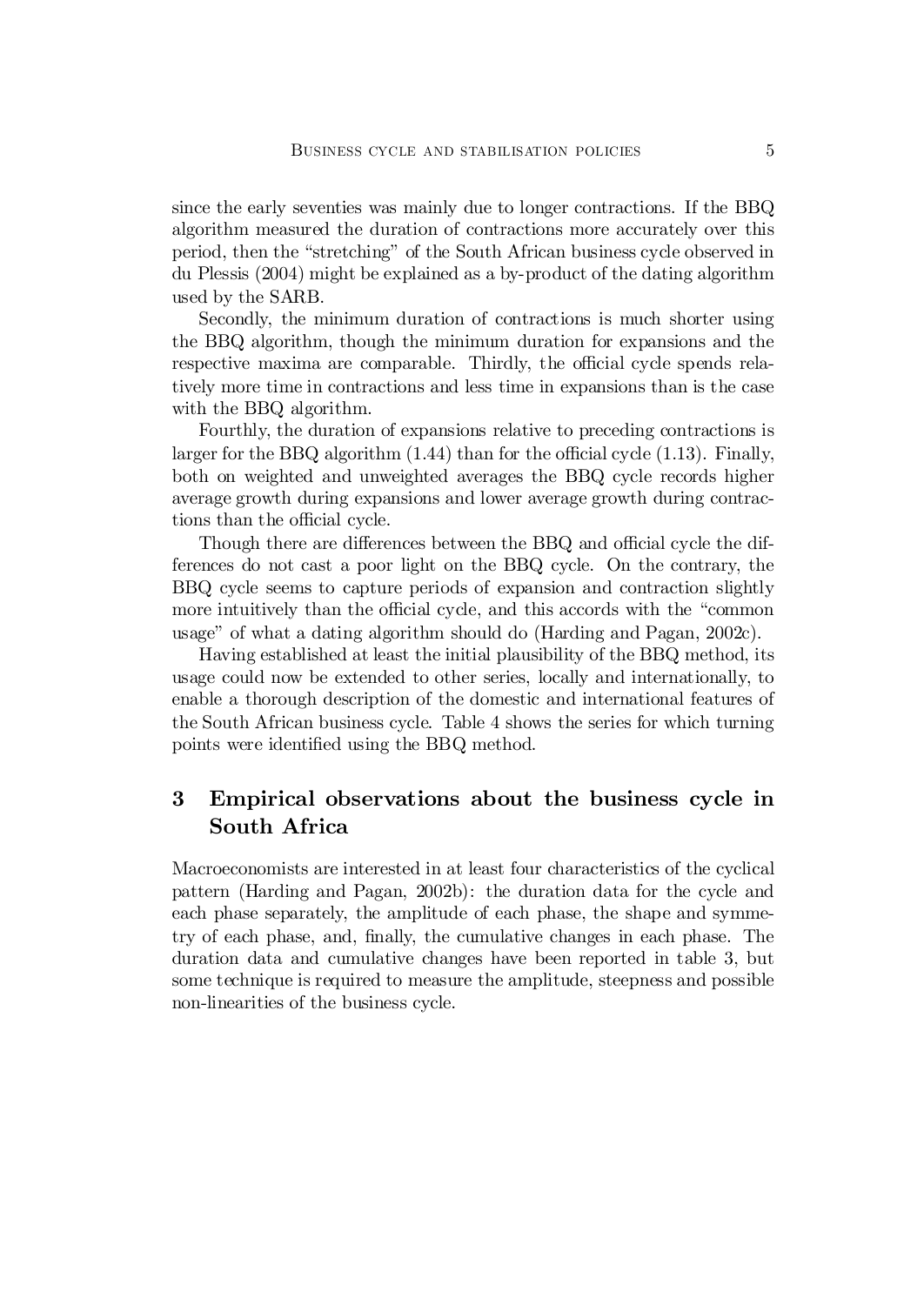#### 3.1 Duration characteristics

Frank (2001) and du Plessis (2004) recently examined the duration dependence of the South African business cycle using parametric and non-parametric techniques respectively. Neither the parametric test in Frank (2001) parametric test nor the non-parametric tests in du Plessis (2004) showed evidence of duration dependence for the post-War period.<sup>7</sup> However, du Plessis (2004) also considered pre- and post-1973 sub-samples and found evidence that post-1973 contractions had lost the positive duration dependence that it had during the earlier period, which could be one reason for the "stretching" of contractions observed in South Africa since 1973. It would be instructive to investigate whether the same result also holds for the turning points identified by the BBQ algorithm.

A hazard function shows the conditional probability that an event will end at time t, given that it has lasted up to that point. If the hazard function is itself a function of time then the underlying event is "duration dependent". For example, if the hazard function for contractions is a positive function of time, then contractions have positive duration dependence; that it, the probability of a trough increases with the duration of a contraction.

A hazard function with exponential distribution does not exhibit duration dependence, making the exponential distribution a convenient null hypothesis for our purposes. Shapiro and Wilk (1972) suggested an exact non-parametric test for this null, and their W-test was extended by Stephens (1978) to incorporate the censoring rules used above. The results of these tests for the SARB and BBW cycles (and their phases) are shown in Table 5.

From table there is no evidence of duration dependence for the BBQ cycle, which is also the case for the SARB cycle and concurs with the results in Frank (2001) and du Plessis (2004).

### 3.2 Amplitude and symmetry

Harding and Pagan (2001) suggested some sample mean estimators for the amplitude and symmetry of the business cycle and its phases. The average

<sup>7</sup>This contrasts with the experience in the UK and US as examined by for example Diebold and Rudebusch (1999) and Mudambi and Taylor (1995)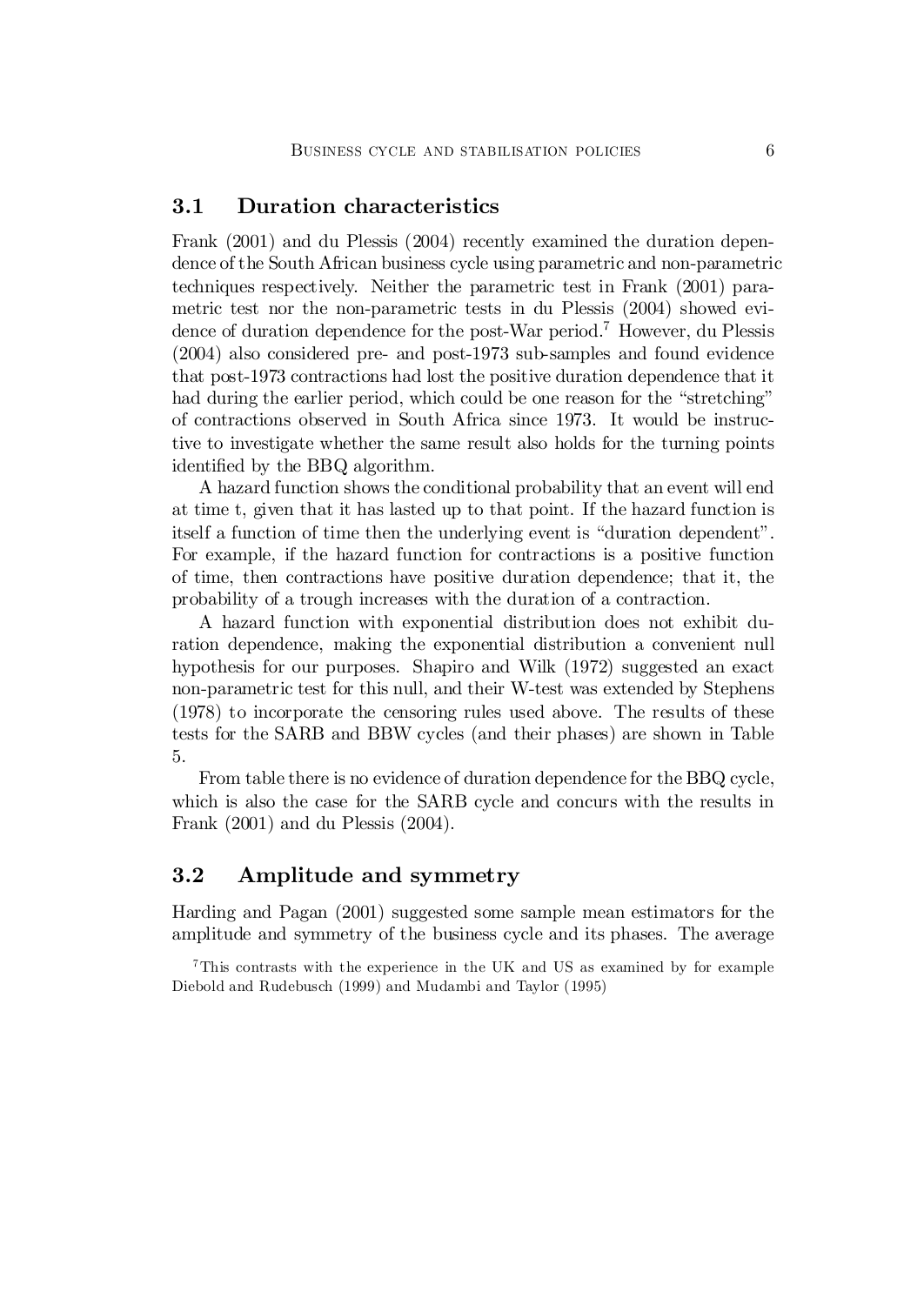amplitude of each phase is given by the metric in equation 2.

$$
\hat{A} = \frac{\sum_{t=1}^{T} s_t \Delta y_t}{NTP} \tag{2}
$$

Where:

NTP: number of turning points

As a measure of the steepness of each phase Harding and Pagan (2001) suggested the ratio of the average amplitude to the average duration of the phase, as shown in equation 3.

$$
\text{STEEP} = \frac{\hat{A}}{\hat{D}} = \frac{\sum_{t=1}^{T} s_t \Delta y_t}{\sum_{t=1}^{T} s_t} \tag{3}
$$

The linearity (or otherwise) of each phase of the cycle is also of interest. Harding and Pagan (2001) suggested a comparison of the cumulative change in the first half of the phase with the same in the second half as a measure of the non-linearity of each specific phase, as per equation 4 below. The metric  $v_i$  will be positive if the first half of the phase recorded more rapid growth (or contraction) than the second half.

$$
v_i = \frac{1}{\frac{d_i}{2}} \left[ \sum_{k=1}^{\frac{d_i}{2}} (y_{k+t_i} - y_{k+t_i-1}) - \sum_{k=\frac{d_i}{2}}^{d_i} (y_{k+t_i} - y_{k+t_i-1}) \right]
$$
(4)

A measure of the average non-linearity of the phases can be defined by averaging over the  $\{v_i\}$ . It seems reasonable to follow Harding and Pagan's (2001) suggestion of a weighted average that gives more weight to longer cycles, as shown in equation 5.

$$
=\frac{1}{N}\sum_{i}\left(\frac{d_i}{N}\right)v_i\tag{5}
$$

The observed values of these metrics, given the BBQ business cycle, are reported in table 6.

The results in table 6 can be compared with the results reported for growth cycles in various developed countries (the USA and some from Europe) in Harding and Pagan (2001) and shown in table 7.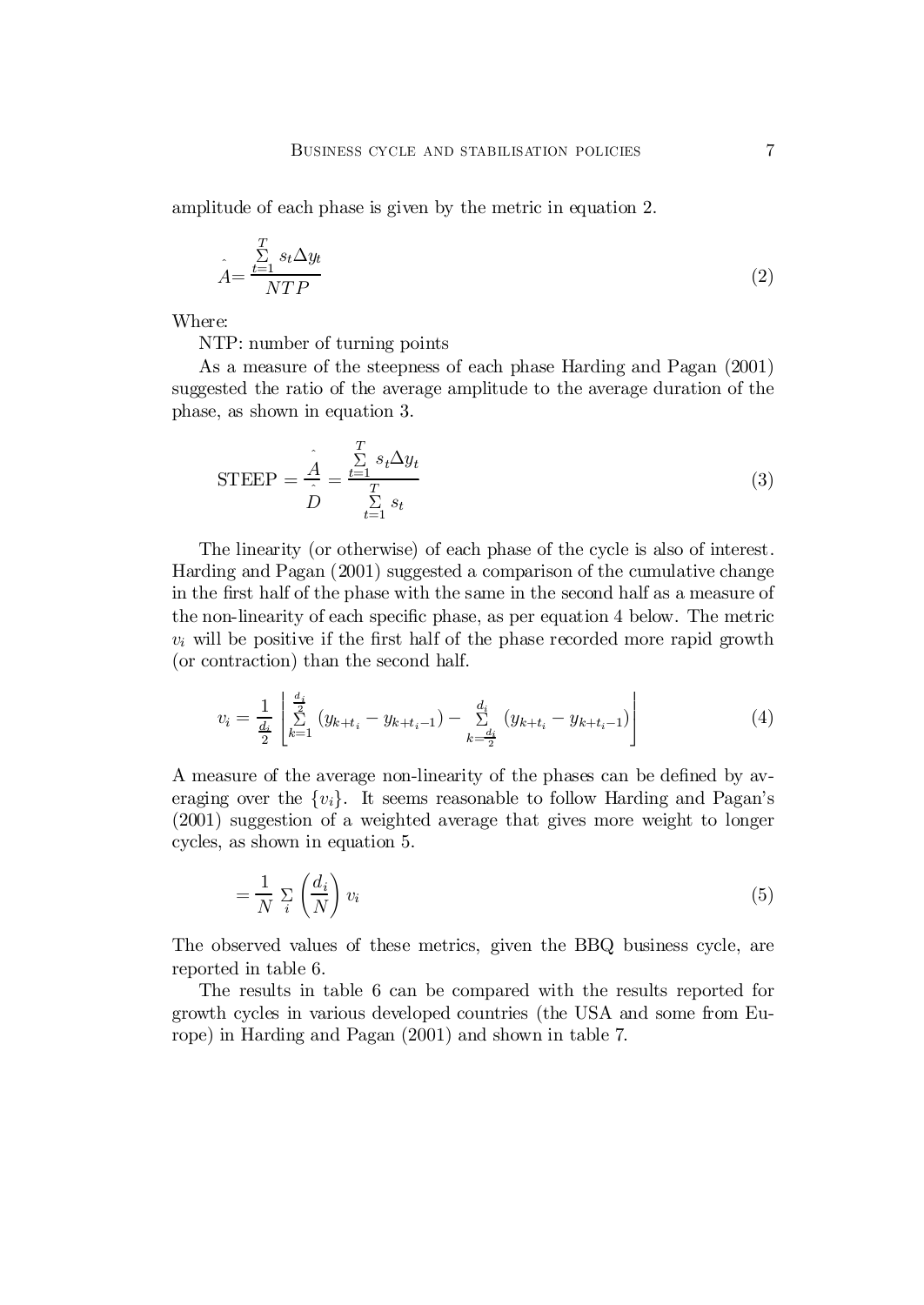Expansions in South Africa have a considerably larger amplitude than the developed countries in this sample. Since the average duration for South African expansions are comparable to those observed in table 7, the large amplitude also implies that South African expansions are considerably steeper than in the sample of developing countries reported in Harding and Pagan  $(2001).$ 

In contrast, contractions in South Africa have a much lower amplitude than the developed countries in table 7. With a comparable average duration for contractions it follows that contractions are less steep in South African than in the developed countries analysed by Harding and Pagan (2001). On an international comparison, then, the South African business cycle as dated with the BBQ algorithm is characterised by shallow contractions and steep expansions.

The "shape" indicators in tables 6 also yield interesting information about the BBQ cycle in South Africa: the negative coefficient for expansions indicates that, on average, the second halves of expansions are steeper than the first halves. The positive coefficient on the shape metric for contractions suggests a similar pattern with a sharper decline in the second half of an expansion than during the first half.

Drawing together the characteristics as measured above we can describe the average phases of the South African business cycle as follows:

- 1. Contractions are fairly long in duration, and combined with modest amplitude this yields a fairly shallow decline in activity which gathers pace during the second half of a contraction.
- 2. Expansions have an average duration, and combined with a large amplitude this yields a fairly steep rise in activity which gathers pace during the second half of an expansion.

A further step in characterising the empirical characteristics of the business cycle in South Africa is to consider the extent to which various other macroeconomic magnitudes share the cyclical behaviour observed for aggregate economic activity. The concordance index used in the previous section to measure the concordance between the rival definitions of the business cycle was also used to measure the concordance with other macroeconomic magnitudes. Table 8 reports the mean adjusted concordance indices between these magnitudes and the BBQ cycle in South Africa, and also indicates where these relationships are statistically significant.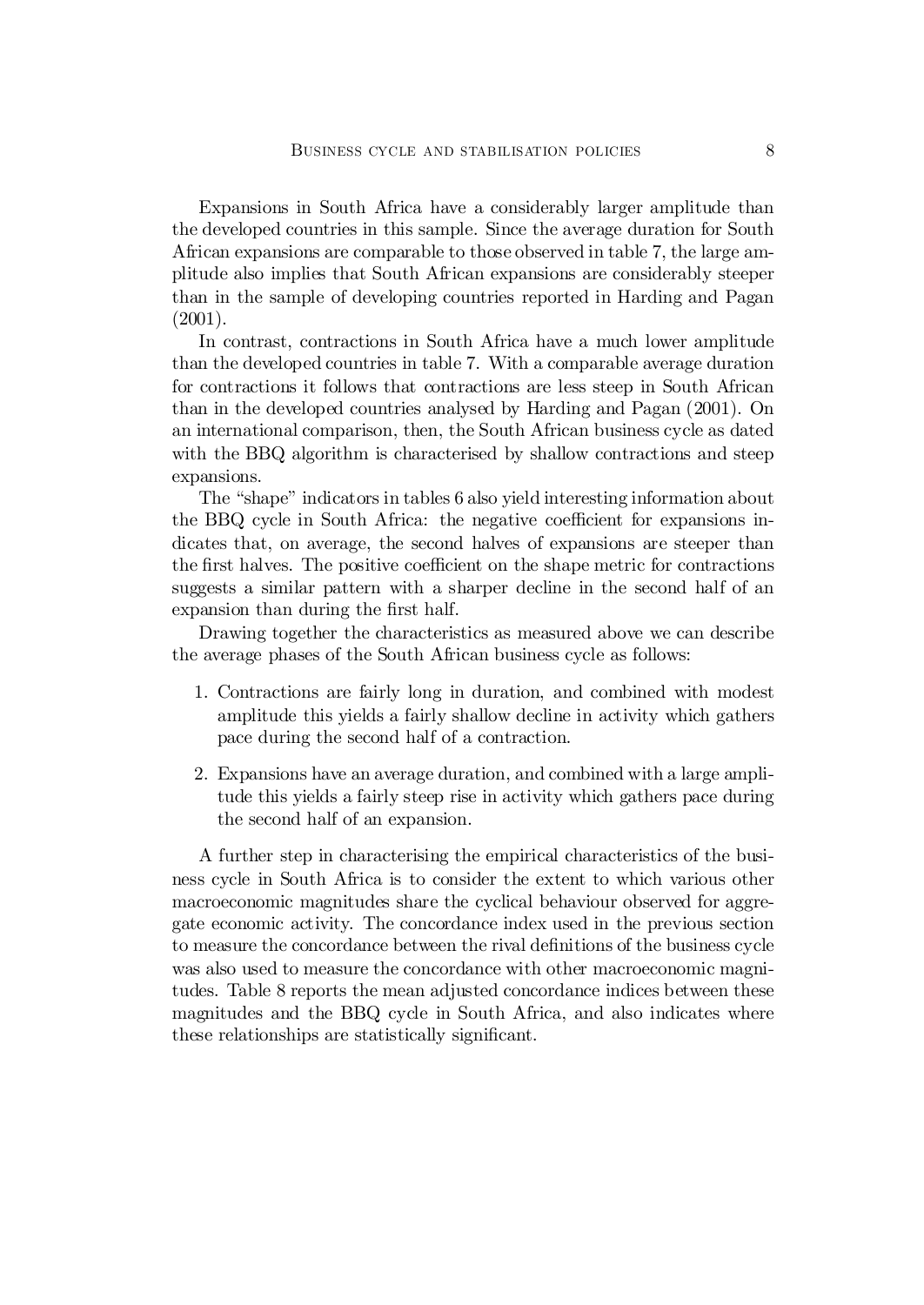There are no surprises in the first third of this table which shows greater concordance for consumption and imports (both of which are also significant) than for investment expenditure and exports (with relationships not significant at the conventional levels). From the relatively low concordance of the export and output cycles - combined with modest international capital flows to South Africa over much of the period - one would predict that the local output cycle shows little concordance with business cycles elsewhere. Such a prediction is borne out in table 8 which shows relatively low concordance of the South African cycle with either US or EMU growth cycles. This conclusions was not affected by allowing for a lag in the transmission between the output cycles in these economies and the South African output cycle.

Both manufacturing and the tertiary sector show a high degree of concordance with the aggregate cycle, while the primary sector is more often desynchronised. These results are not surprising given the composition of output by the South African economy.

#### 4 Stabilisation policy

Intuitively, stabilising monetary and fiscal policies ought to move against the business cycle. And this is precisely what Christina and David Romer found for the USA where real (and nominal) interest rates moved pro-cyclically and the stance of fiscal policy counter cyclically after peaks and troughs in economic activity (Romer and Romer, 1994; Romer, 1999). Du Plessis and Smit  $(2003)$  applied the Romers's method to the official business cycle in South Africa, but found little evidence of stabilising changes to either monetary or fiscal policy instruments since the seventies.

An alternative measure of stabilisation policy would be to identify turning points for nominal and real interest rates and for a measure of the fiscal stance. Stabilising monetary policy would then imply that the interest rate cycle be in the same phase as economic activity, while the opposite phase from economic activity would indicate counter-cyclical fiscal policy.

The BBQ algorithm was used to find the turning points in the cycle of short term nominal interest rates. Since the stance of monetary policy is more appropriately measured by the real interest rate, the method of the Romers was used to construct a real interest rate series. This method involves three steps, of which the first is to define an ex post real interest rate as per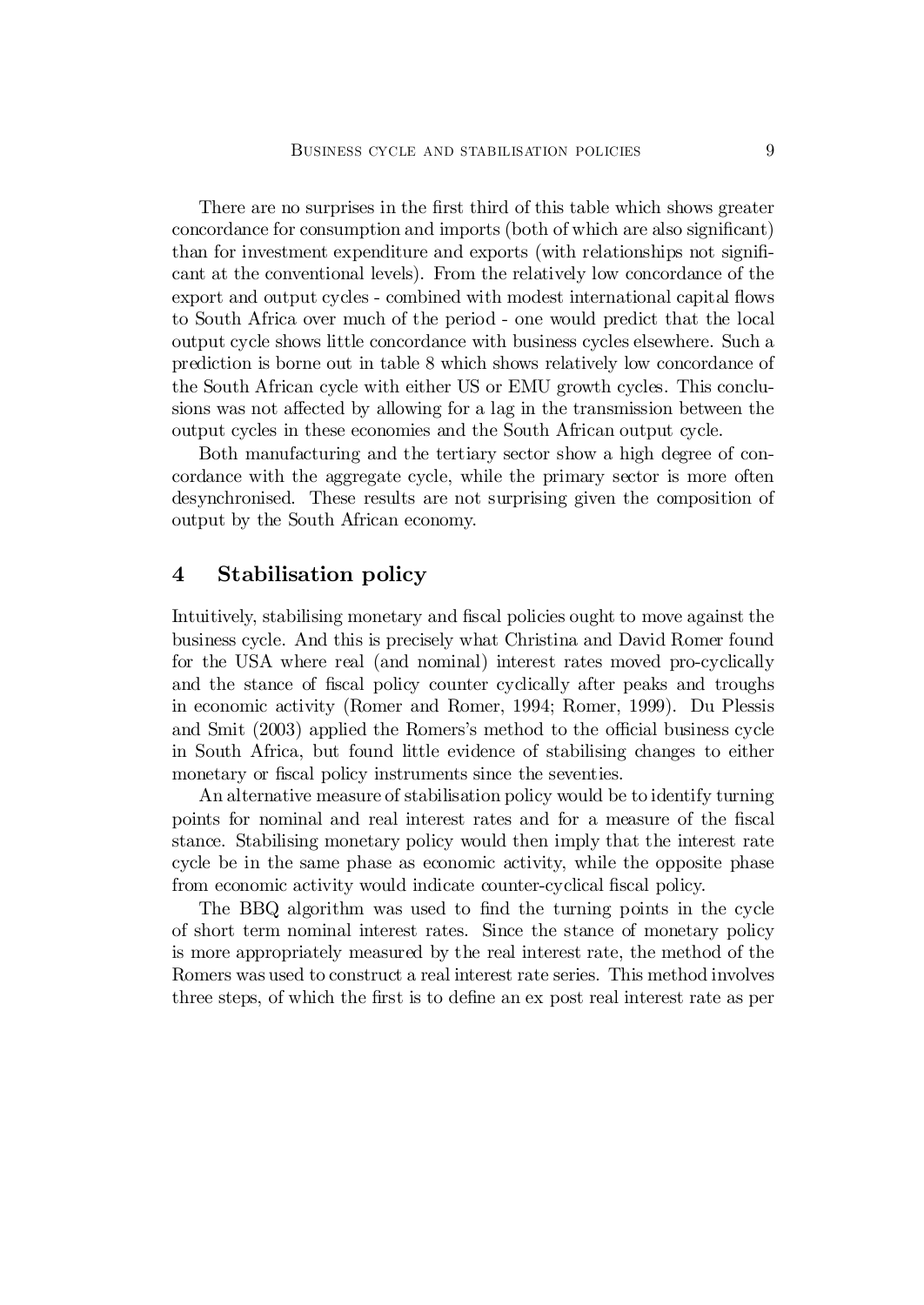equation (6) (Romer and Romer, 1994).

$$
r_t^{\text{ex post}} = i_t - 400x \left[ \ln \left( \frac{P_{t+1} + P_t}{2} \right) - \ln \left( \frac{P_t + P_{t-1}}{2} \right) \right]
$$
 (6)

where:

 $r_t^{\text{ex post}}$  $t_t^{\text{ex post}}$ : the *expost* real interest rate

 $i_t$ : the nominal interest rate

 $P_t$ : the consumer price index

In a second step this ex post real interest rate is regressed on the nominal interest rate, inflation and real GDP growth in a distributed lag function with four lags. The fitted values for the dependent variable defines the  $ex$  ante real interest rate in step 3. Figure 2 compares this ex ante real interest rate with the more conventional backward-looking real interest rate:  $r_t^{\text{conventional}} =$  $i_t - 100x \left(\frac{P_t}{P_{t-1}}\right)$  $\frac{P_t}{P_{t-4}} - 1 \Big)$ .

It does not seem as if the Romers's method will yield answers in sharp contrast with the conventional approach. Table 9 below reports the concordance index between phases in the cycle of real and nominal short-term interest rates and the phases of the growth cycle.

The part of fiscal policy that could reasonably be identified with stabilisation policy is unobserved and difficult to construct. Christina and David Romer (1994) had the advantage of an employment adjusted budget deficit in the USA, which is unavailable for South Africa. And it would be inappropriate to use an unadjusted budget deficit given the significant impact of the cycle on government revenue. For this reason I follow Fatás and Mihov  $(2003)$  who defined discretionary fiscal policy with government expenditure. The BBQ algorithm was then used to calculate turning points for the government expenditure to GDP ratio to identify the fiscal policy cycle for South Africa. The concordance between this cycle and the growth cycle is again reported in table 9.

The concordance indices reported in table 9 suggests the contemporaneous nominal interest rate has moved pro-cyclically (which is required for a stabilising effect of monetary policy), but nominal interest rates did not move sufficiently to generate pro-cyclical contemporaneous real interest rates.

Due to the long and variable lags of the transmission mechanism monetary policy operates optimally in a forward-looking manner. It is, consequently, important to investigate the concordance of the real interest rate with the business cycle at some horizon representing the transmission mechanism.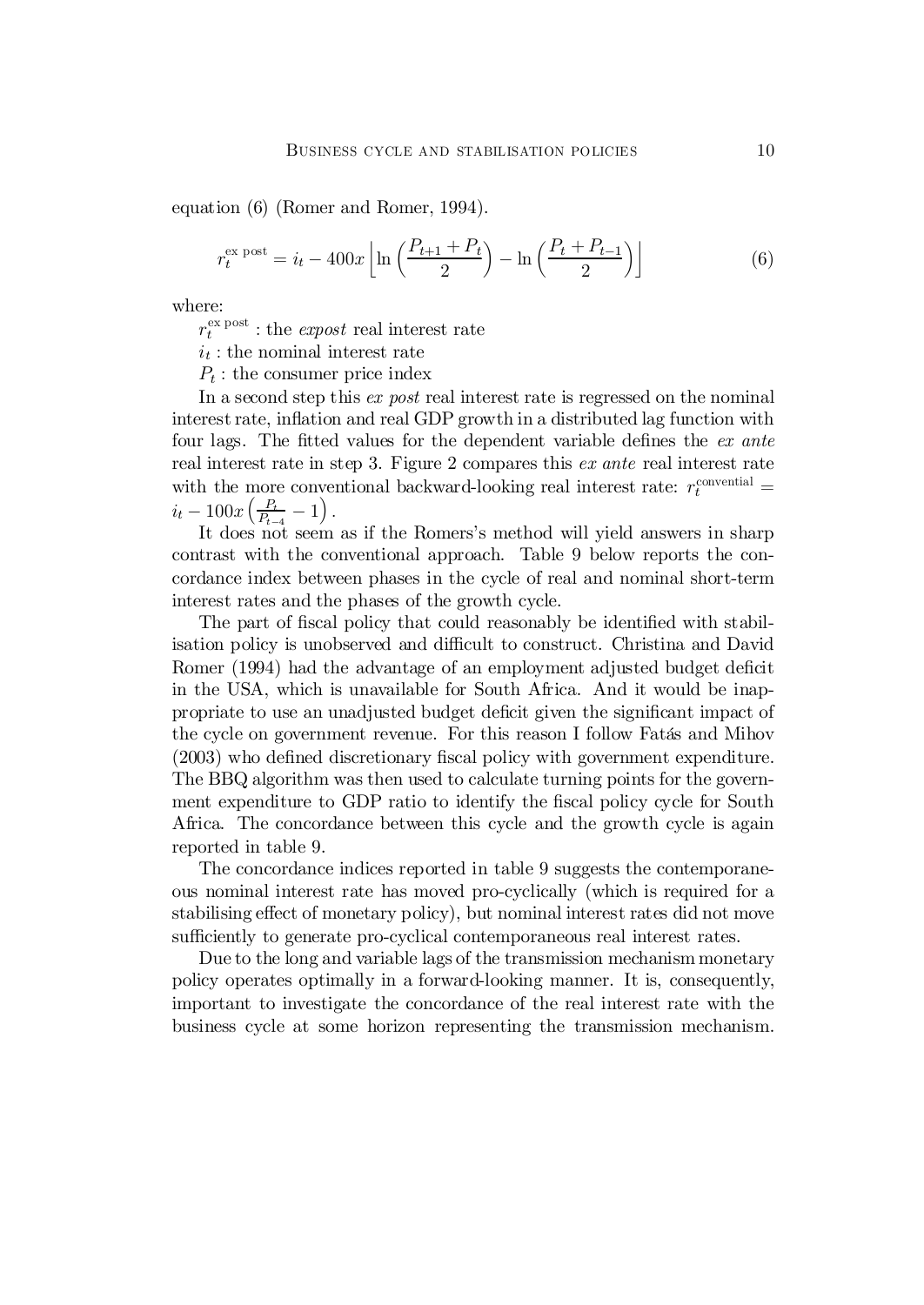This possibility was investigated at two horizons; with monetary policy being forward-looking at a horizon of 4 quarters and 6 quarters respectively. As seen in table 9, neither of these alternatives yield evidence of pro-cyclical real interest rates.

It might nevertheless be instructive to construct a figure showing the periods where real interest rates have, in fact, been pro-cyclical. To that end figure 3 shows periods of pro-cyclical forward-looking real interest rates.

Figure 3 shows clearly why the concordance index records such a low value for the association between measures of forward-looking monetary policy and the GDP cycle. However the figure also shows two rather distinct periods, with the pre-1990 area showing very little evidence of stabilising monetary policy, while the post-1990 period shows considerable evidence of stabilising monetary policy on both measures of forward-looking policy.

The extent to which the post-1990 period is different can be seen formally in table 9 where the concordance index between the GDP cycle (lagged by 4 and 6 quarters respectively) and the real interest rate is shown. At both these lags real interest rates moved significantly pro-cyclically; that is forward-looking monetary policy was consistent with the phase requirement for stabilisation policy.

Turning to fiscal policy, the concordance measure of the fiscal policy cycle and the growth cycle suggest that the stance of fiscal policy (as measured) may have contributed modestly to a more stable business cycle in South Africa. Both the contemporaneous column and the columns that allow for outside lags of 4 and 6 quarters show statistically significant anti-cyclical fiscal policy of comparable modest order.

#### 5 Conclusion

The primary goal of this paper was to identify an alternative set of turning points for the South African business cycle, using a simple, transparent and repeatable algorithm that would also facilitate international comparisons. This yielded an intuitively plausible alternative business cycle, with the following features: Firstly, fairly long, shallow, contractions which gathers pace during the second half of a contraction. Secondly, expansions of average duration that rise steeply, especially in the latter half of an expansion. Thirdly, no evidence of duration dependence in the cycle or either of its phases and, finally, the South African business cycle shows little concordance with growth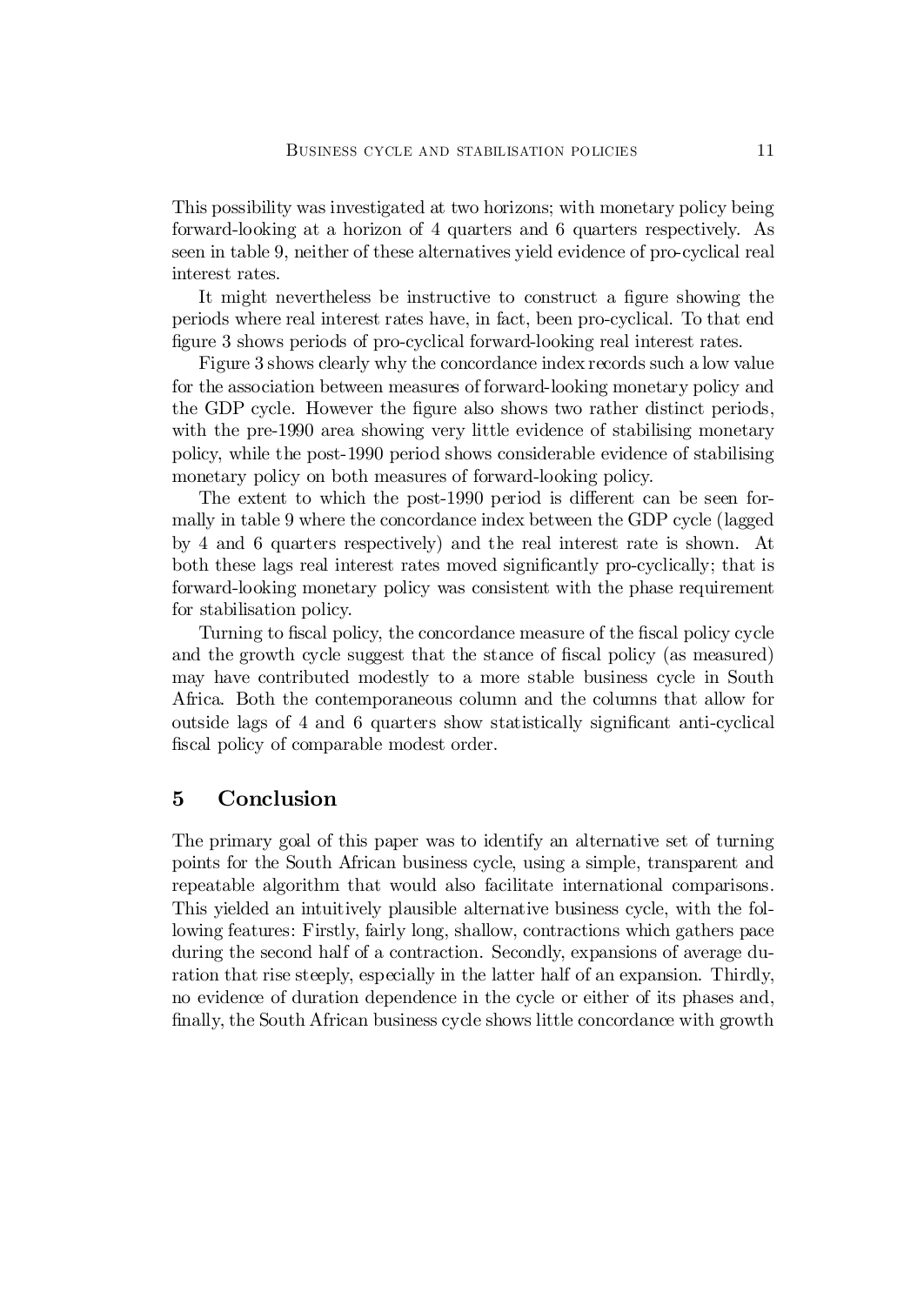cycles in the USA or EMU.

Finally, the presence of anti-cyclical monetary and/or fiscal policy was examined by identifying cycles in relevant measures of these policies. This analysis did not uncover evidence of contemporaneous anti-cyclical monetary policy in South African since the early seventies, nor of forward-looking anticyclical policy for the same period. However, the ability of the SARB to conduct stabilising forward-looking monetary policy seems to have evolved over the period as the nineties show considerable evidence of forward-looking anti-cyclical monetary policy. Finally, the evidence presented suggests that fiscal policy has been a modestly stabilising influence throughout the period.

#### References

Blanchard, O. J. and S. Fischer (1989). Lectures on macroeconomics. Cambridge, Ma., The MIT Press.

Bry, G. and C. Boschan (1971). Cyclical analysis of time series: selected procedures and computer programmes. New York, National bureau of Economic Research.

Burns, A. F. and W. C. Mitchell (1946). Measuring business cycles. New York, National Bureau of Economic Research.

Diebold, F. X. and G. D. Rudebusch (1999). Business cycles: durations, dynamics and forecasting. Princeton, NJ., Princeton University Press.

du Plessis, S. A. (2004). "Stretching the South African Business Cycle." Economic Modelling 21(1): 685-701.

du Plessis, S. A. and B. W. Smit (2003). Stabilisation policy. Stellenbosch, Paper presented at the eight annual conference for econometric modelling in Africa.

Fatás, A. and I. Mihov (2003). "The case for restricting fiscal policy discretion." Quarterly Journal of Economics 2003(November): 1419- 1447.

Frank, A. G. (2001). "Is the South African business cycle time dependent?" South African Journal of Economic and Management Sciences 4: 204-215.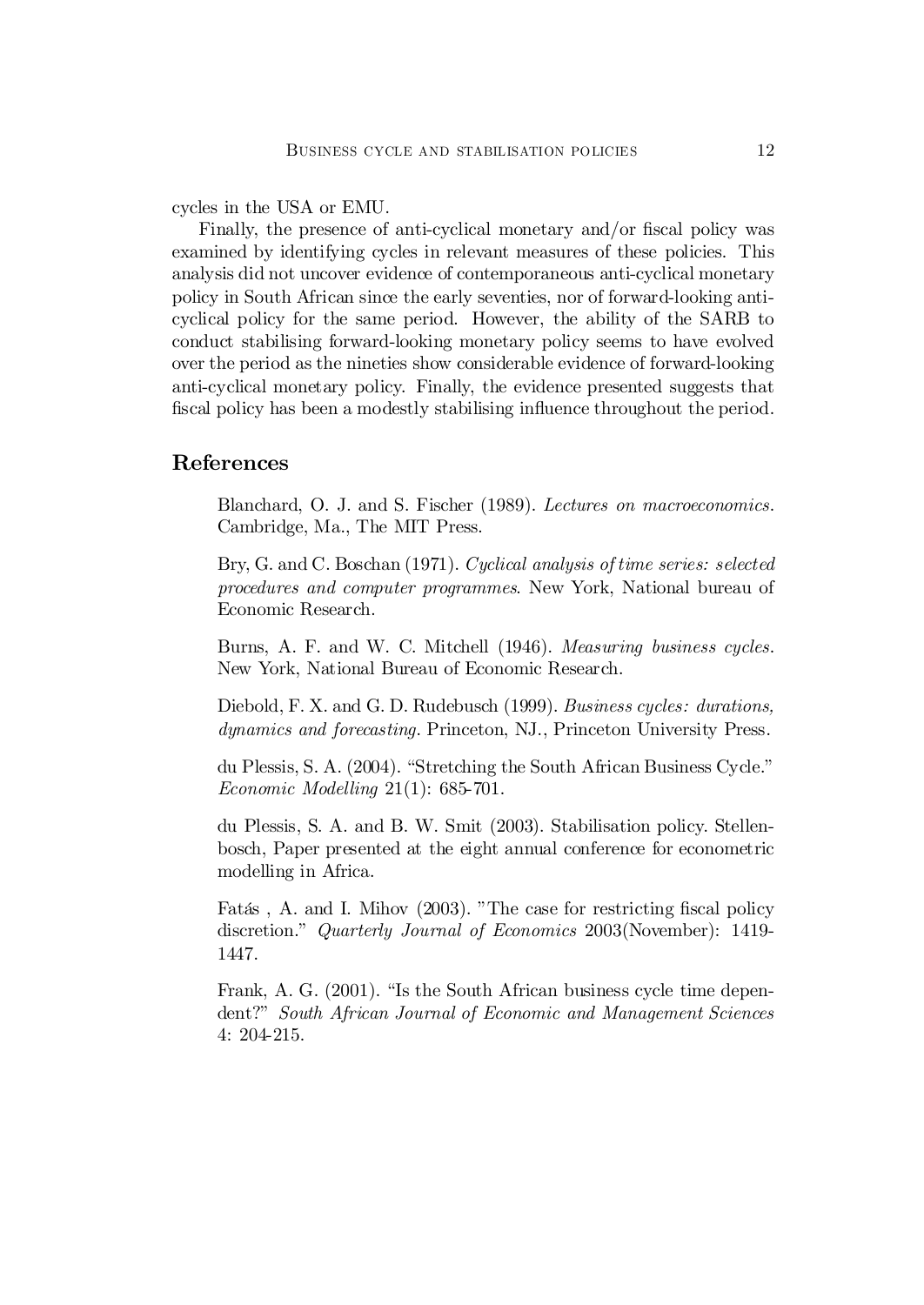Haberler, G. (1958). Prosperity and depression. A theoretical analysis of cyclical movements (third edition). London, George Allen & Unwin Ltd.

Harding, D. (2002). The Australian business cycle: a new view. Melbourne, Melbourne Institute of Applied Economics and Social Research.

Harding, D. and A. Pagan (2001). Extracting, analysing and using cyclical information. Melbourne, Melbourne Institute of Applied Economics and Social Research.

Harding, D. and A. Pagan (2002a). "A comparison of two business cycle dating methods." Journal of Economic Dynamics and Control 27: 1681-1690.

Harding, D. and A. Pagan (2002b). "Dissecting the cycle: a methodological investigation." Journal of Monetary Economics 49: 365-381.

Harding, D. and A. Pagan (2002c). "Rejoinder to James Hamilton." Journal of Economic Dynamics and Control 27: 1695-1698.

Harding, D. and A. Pagan (2005a). "A suggested framework for classifying the modes of cycle research." Journal of applied econometrics 20(2): 151-159.

Harding, D. and A. Pagan (2005b). "Synchronisation of cycles." Journal of Econometrics Article in Press.

Mitchell, W. C. (1923). Business cycles and unemployment. New York, National Bureau of Economic Research.

Mohr, P., C. van der Merwe, et al. (1989). Die praktiese gids tot Ekonomiese Aanwysers. Johannesburg, Lexicon Uitgewers.

Moolman, E. (2004). "A Markov switching regime model of the South African business cycle." Economic Modelling 21(4): 631-646.

Mudambi, R. and L. W. Taylor (1995). "Some non-parametric tests for duration dependence: an application go UK business cycle data." Journal of Applied Statistics 22(1): 163-177.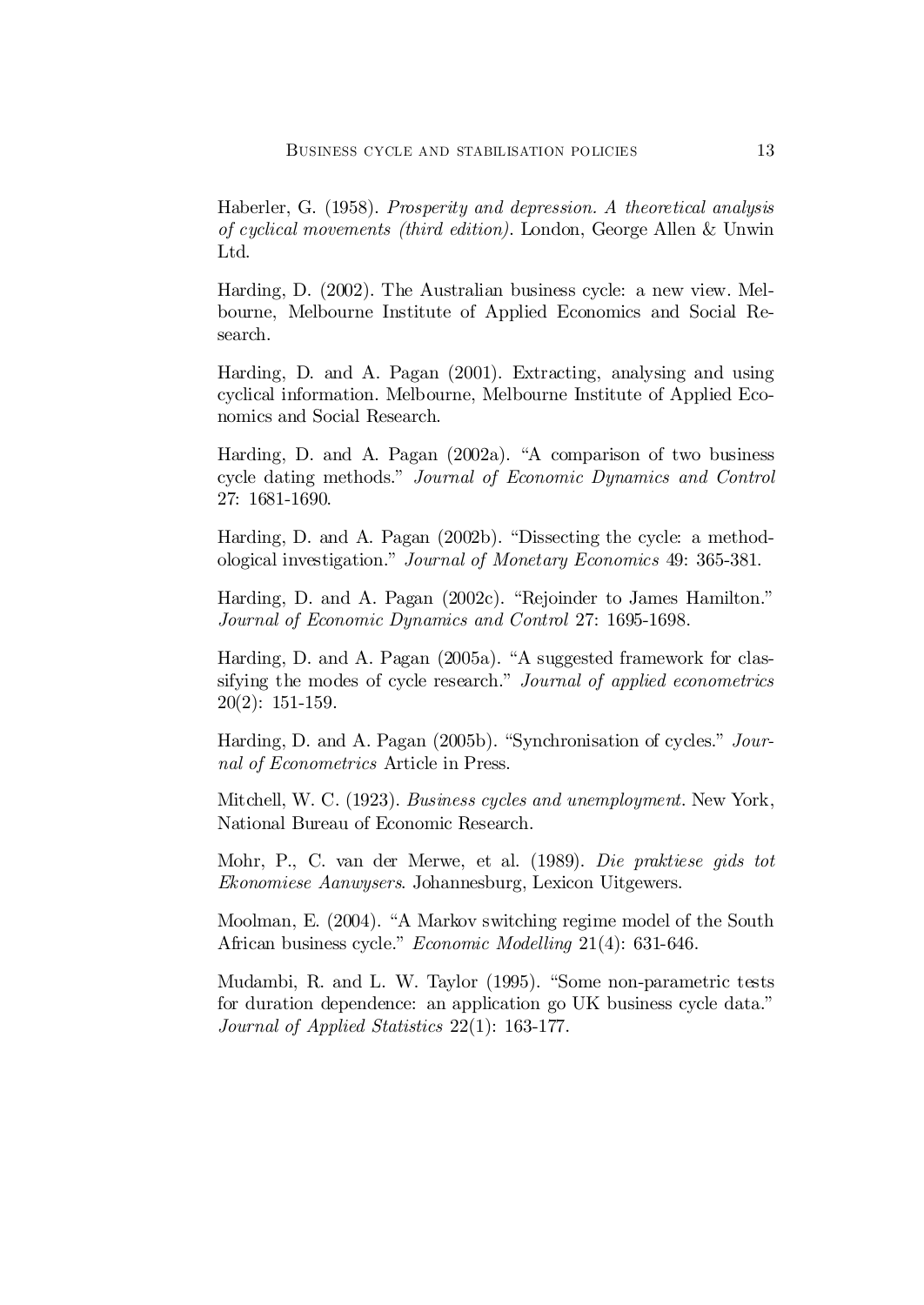Romer, C. D. (1999). "Changes in business cycles: evidence and explanations." Journal of Economic Perspectives 13(2): 23-44.

Romer, C. D. and D. H. Romer (1994). What ends recessions? Boston, Ma., NBER working paper, 4765.

Shapiro, S. and M. B. Wilk (1972). "An analysis of variance test for the exponential distribution." Technometrics 14(2): 355-370.

South African Reserve Bank (2002). Quarterly Bulletin March 2002: S-147.

Stephens, M. A. (1978). "On the W-test for exponentiality with origin known." Technometrics 20(1): 33-35.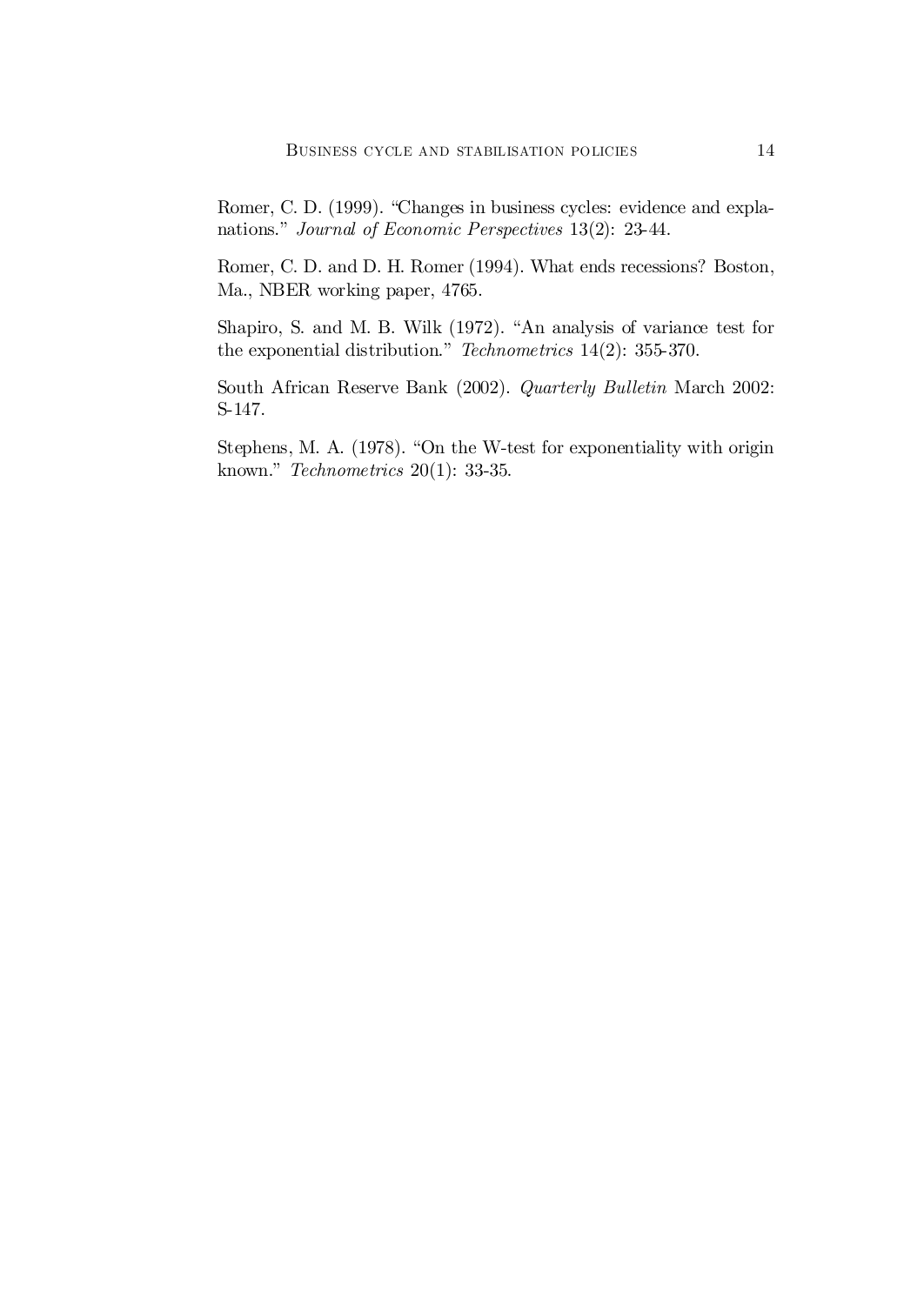| Contractions    |                | Expansions        |             | Total       |
|-----------------|----------------|-------------------|-------------|-------------|
| Period          | Duration in    | Period            | Duration in | duration in |
|                 | quarters       |                   | quarters    | (months)    |
| 1971:Q1-1972:Q3 | $\overline{7}$ | 1972:Q4-1974:Q3   | 8           | 15          |
| 1974:Q4-1977:Q4 | 13             | 1978: Q1-1981: Q3 | 15          | 28          |
| 1981:Q4-1983:Q1 | 6              | 1983:Q2-1984:Q2   | 5           | 11          |
| 1984:Q3-1986:Q1 | 7              | 1986:Q2-1989:Q1   | 12          | 19          |
| 1989:Q2-1993:Q2 | 17             | 1993:Q3-1996:Q4   | 14          | 31          |
| 1997:Q1-1999:Q3 | 11             | 1999:Q4-          | $17(+)$     | $28(+)$     |

# **Table 1: Official turning points for the South African economy**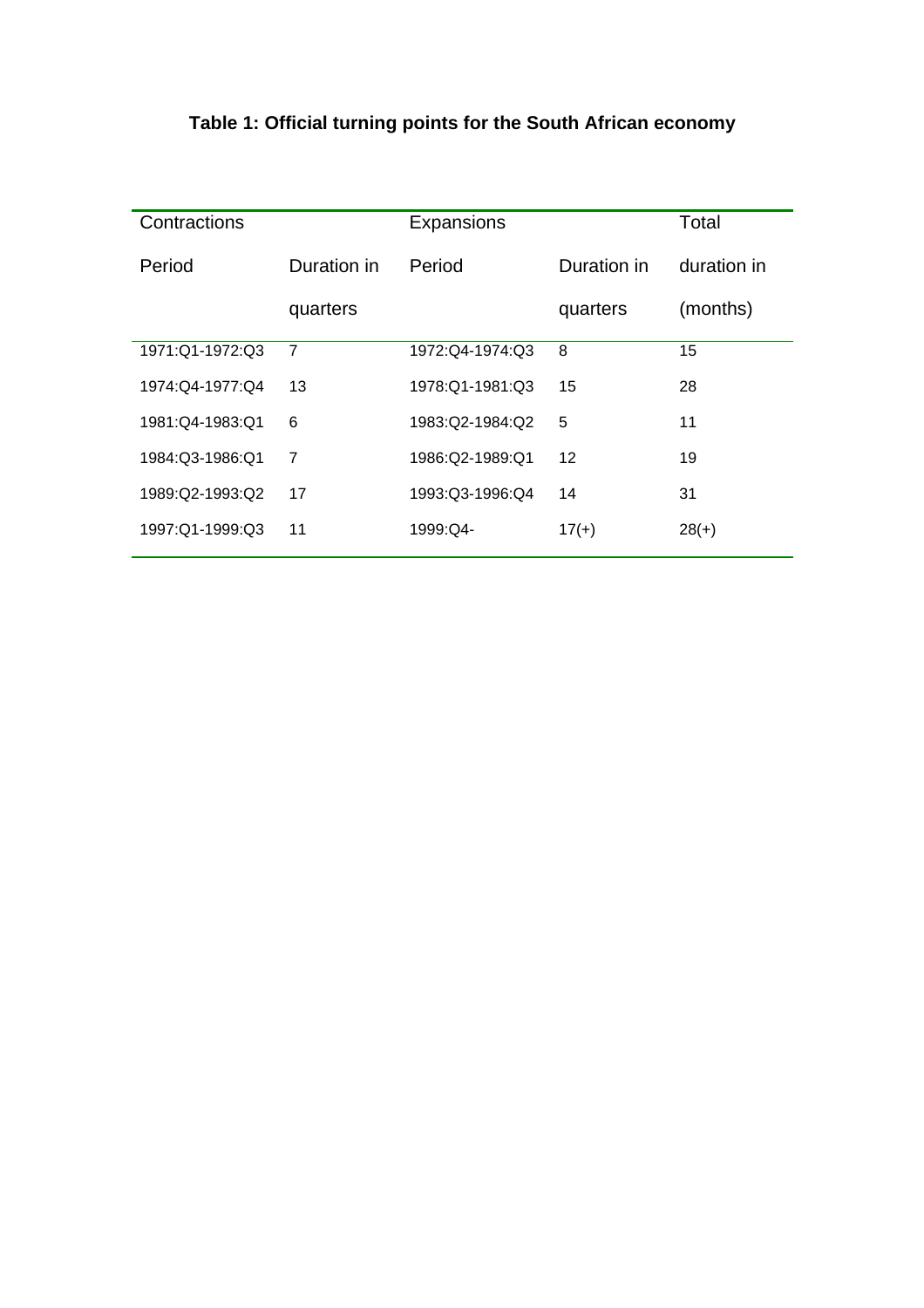| Contractions    |                | Expansions      |             | Total       |
|-----------------|----------------|-----------------|-------------|-------------|
| Period          | Duration in    | Period          | Duration in | duration in |
|                 | quarters       |                 | quarters    | (months)    |
| 1971:Q2-1972:Q1 | $\overline{4}$ | 1972:Q2-1974:Q3 | 10          | 14          |
| 1974:Q4-1975:Q1 | $\overline{2}$ | 1975:Q2-1876:Q1 | 4           | 6           |
| 1976:Q2-1977:Q3 | 6              | 1977:Q4-1981:Q4 | 17          | 23          |
| 1982:Q1-1983:Q2 | 6              | 1983:Q3-1984:Q2 | 4           | 10          |
| 1984:Q3-1986:Q4 | 10             | 1987:Q1-1989:Q1 | 9           | 19          |
| 1989:Q2-1992:Q4 | 15             | 1993:Q1-1994:Q4 | 8           | 23          |
| 1995:Q1-1995:Q4 | 4              | 1996:Q1-1996:Q4 | 4           | 8           |
| 1997:Q1-1998:Q4 | 8              | 1999:Q1-2001:Q1 | 9           | 17          |
| 2001:Q2-2001:Q3 | 2              | $2001:Q4 (+)$   |             |             |

# **Table 2: Turning points using the BBQ algorithm**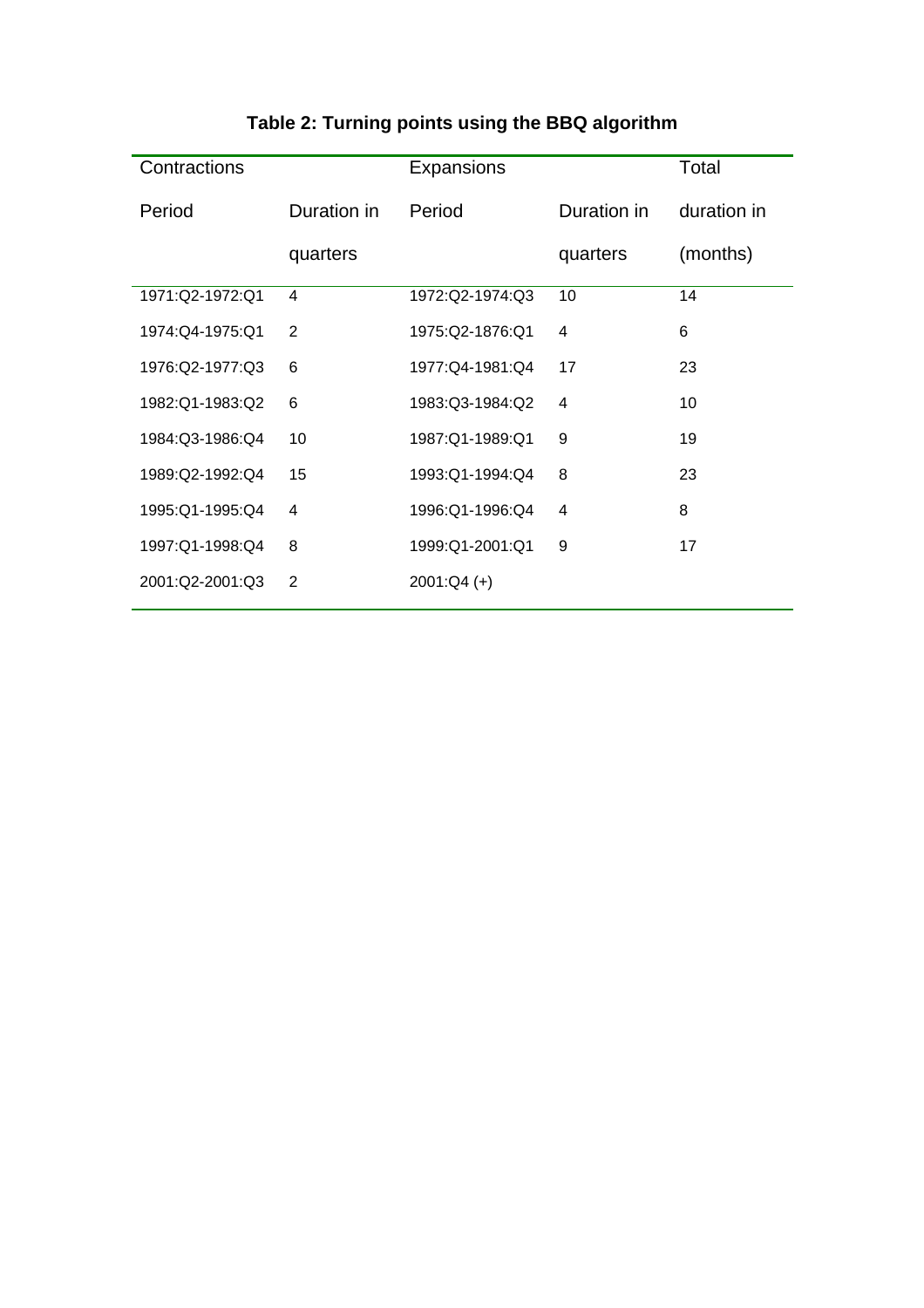| Characteristic          | Contraction |                | Expansion       |            | Total       |            |
|-------------------------|-------------|----------------|-----------------|------------|-------------|------------|
|                         | <b>SARB</b> | <b>BBQ</b>     | <b>SARB</b>     | <b>BBQ</b> | <b>SARB</b> | <b>BBQ</b> |
| Average duration        | 10.2        | 6.3            | 10.8            | 8.1        | 20.8        | 15.9       |
| Median duration         | 9           | 6              | 12 <sub>2</sub> | 8.5        | 19          | 16.5       |
| Max duration            | 17          | 15             | 15              | 17         | 31          | 24         |
| Min duration            | 6           | $\overline{2}$ | 5               | 4          | 11          | 6          |
| Proportion <sup>a</sup> | 44.9        | 42.2           | 55.1            | 57.8       |             |            |
| Expansion:contraction   |             |                |                 |            | 1.13        | 1.44       |
| ratio <sup>b</sup>      |             |                |                 |            |             |            |
| Average GDP growth      | $-0.21$     | $-0.37$        | 4.36            | 4.83       |             |            |
| (unweighted)            |             |                |                 |            |             |            |
| Average GDP growth      | $-0.001$    | $-0.59$        | 3.89            | 4.61       |             |            |
| (weighted) <sup>c</sup> |             |                |                 |            |             |            |

## **Table 3: Duration characteristics of the official and BBQ cycles**

a Proportion of time spent in either phase, measured up to 2004Q4

b Average duration of an expansion relative to preceding contraction

c The average GDP growth of each phase weighted with the duration of that phase (d<sub>i</sub>) relative to the total time spent in the phase, i.e.  $(d_i/E)$  or  $(d_i/C)$  where E and C are the total number of quarters spent in expansion or contraction.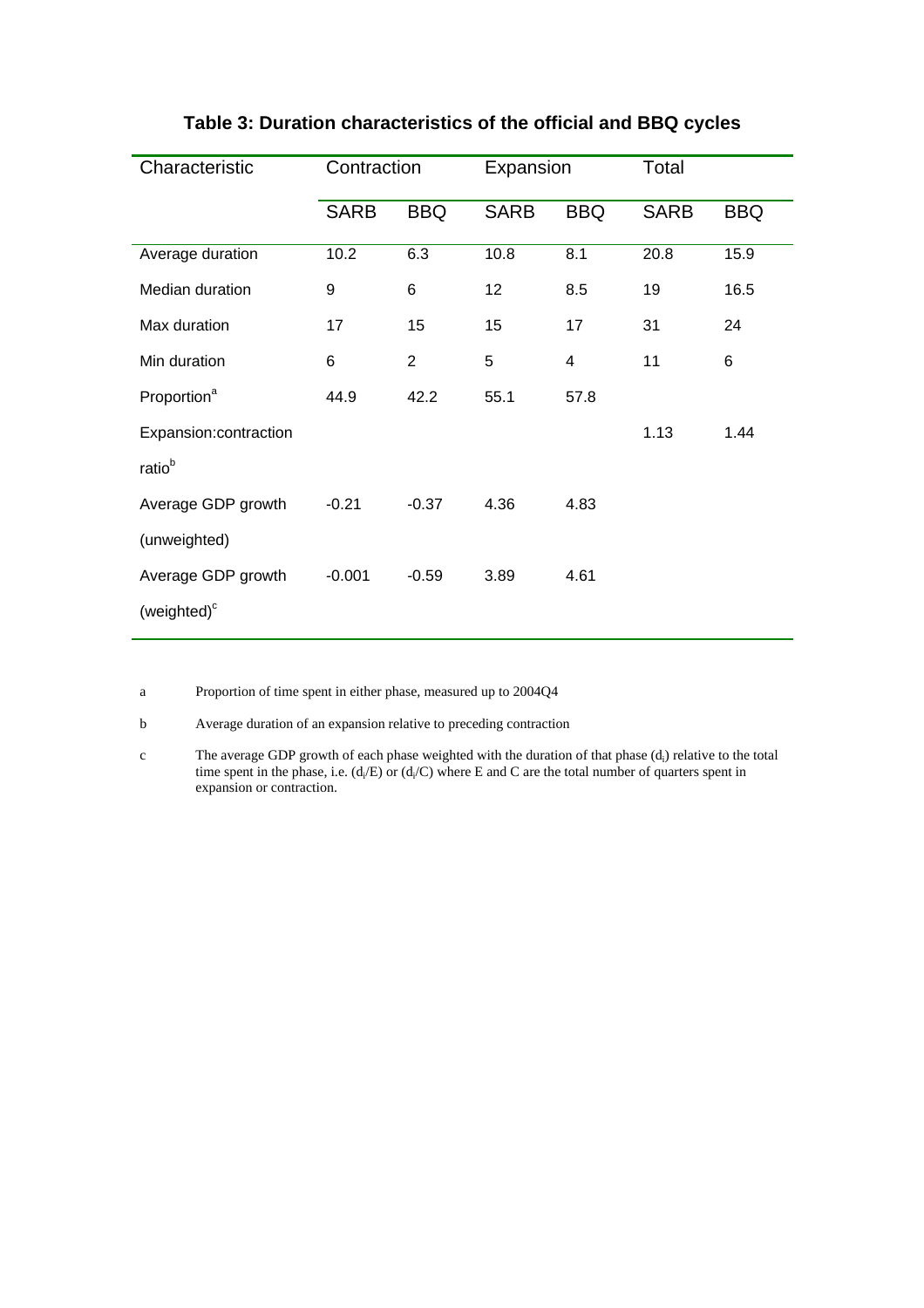|  |  | Table 4: List of series for which turning points were identified |
|--|--|------------------------------------------------------------------|
|--|--|------------------------------------------------------------------|

| Components of       | Value added per            | International  | Policy             |
|---------------------|----------------------------|----------------|--------------------|
| aggregate demand    | sector                     | linkages       | variables          |
| Gross fixed capital | Primary sector             | <b>USA GDP</b> | Nominal interest   |
| formation           |                            |                | rate               |
| Consumption         | Manufacturing              | <b>EMU GDP</b> | Real interest rate |
| expenditure         |                            |                |                    |
| <b>Exports</b>      | Electricity, gas and water |                | Government         |
|                     |                            |                | expenditure        |
| Imports             | Construction               |                |                    |
|                     | <b>Tertiary sector</b>     |                |                    |
|                     | Financial, property and    |                |                    |
|                     | business services          |                |                    |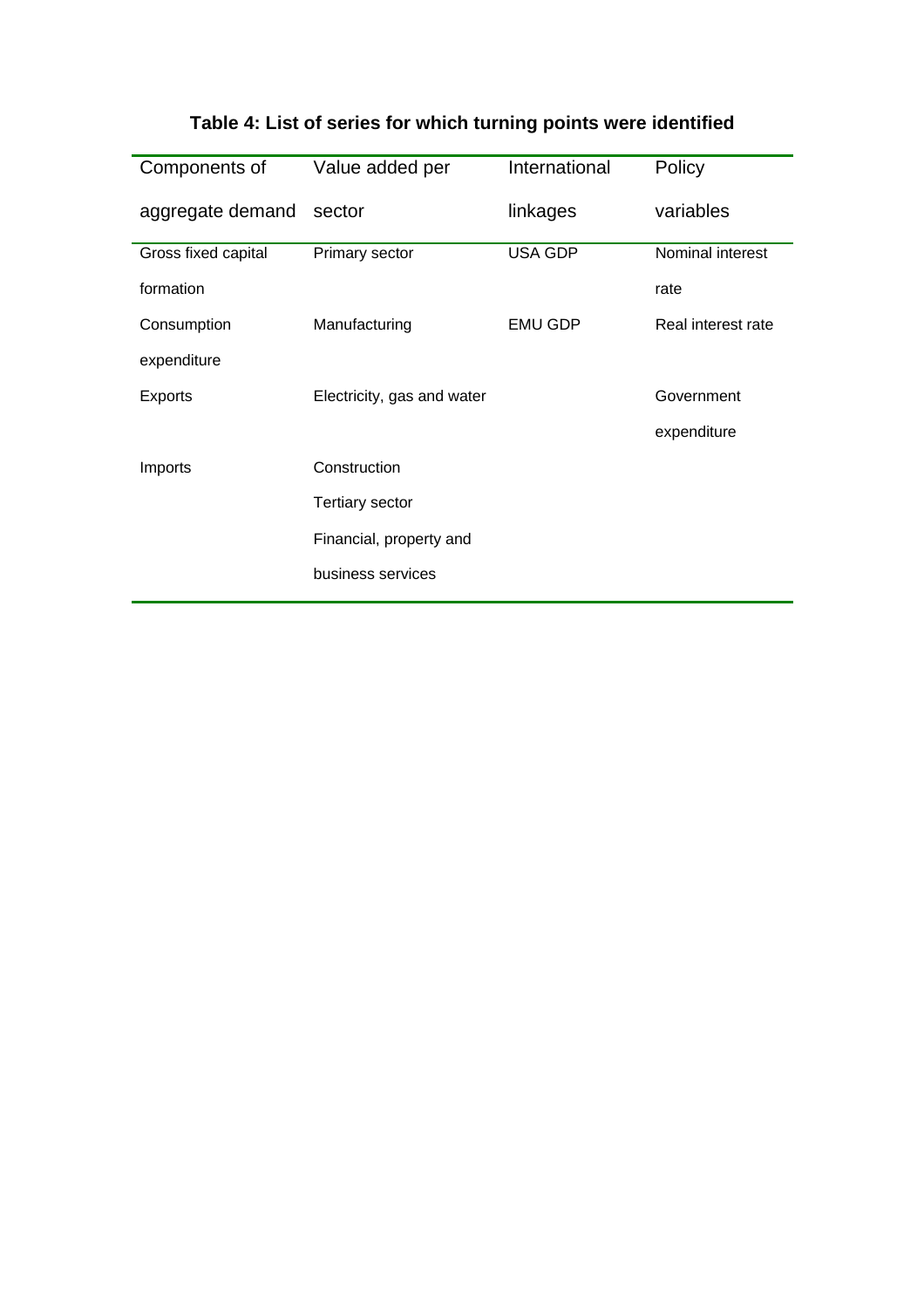|              | <b>SARB</b> |                     | <b>BBQ</b> |                     |
|--------------|-------------|---------------------|------------|---------------------|
|              | W           | $W(t_0 = \gamma)^a$ | W          | $W(t_0 = \gamma)^b$ |
| Expansions   | 0.594       | 0.284               | 0.150      | 0.186               |
| Contractions | 0.224       | 0.138               | 0.228      | 0.151               |
| Total cycle  | 0.416       | 0.217               | 0.297      | 0.219               |

## **Table 5: Non-parametric tests for duration dependence**

a: The shortest observed expansion, contraction and total cycle were used as a measure of g for the SARB's cycle.

b: The censuring rules of section 1 determined  $\gamma$  for the BBQ cycle, i.e. 2 quarters for an expansion or contraction and 5 quarters for a total cycle.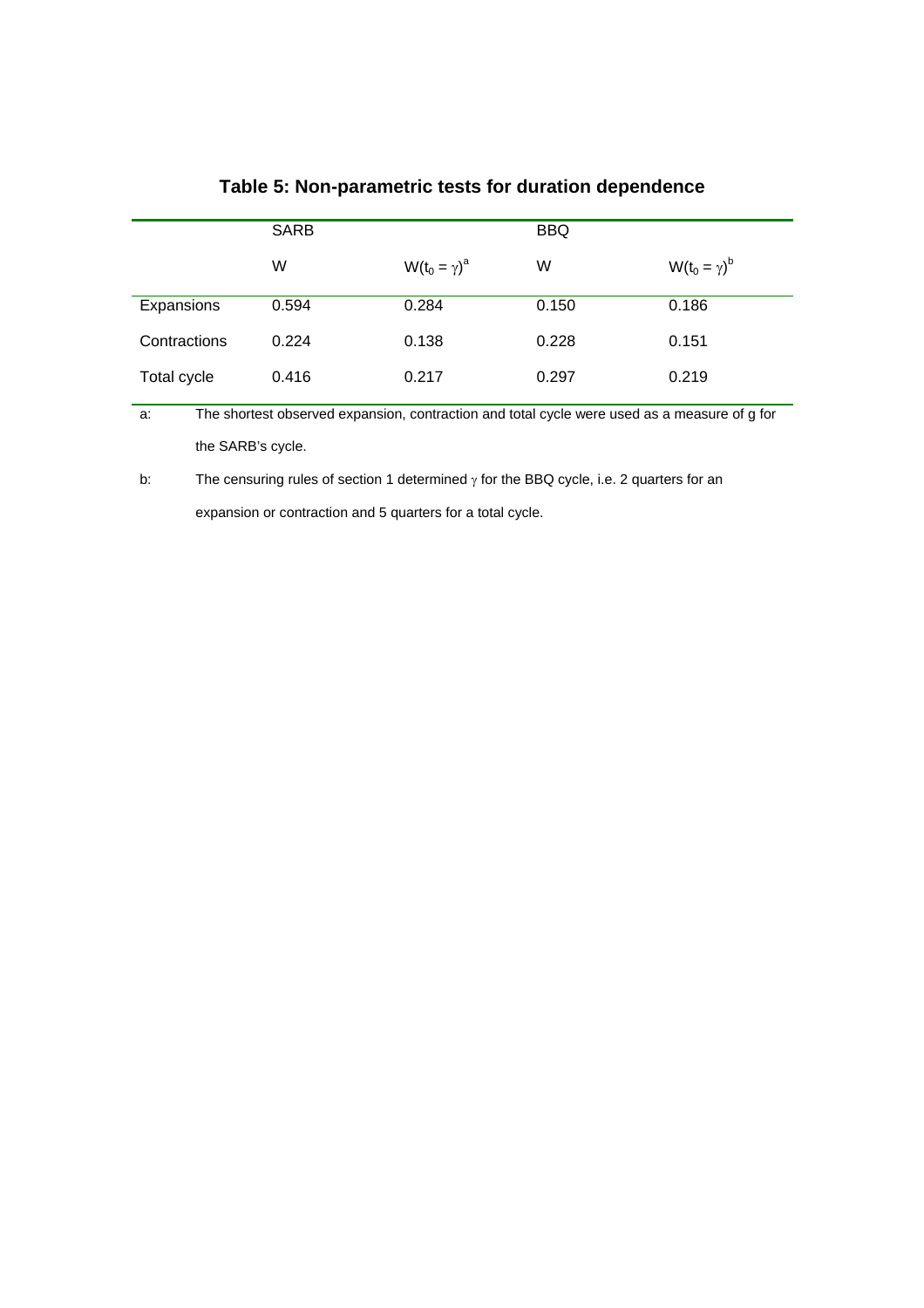# **Table 6: Characteristics of the SA business cycle**

| Characteristic     | Expansions | Contractions |
|--------------------|------------|--------------|
| Amplitude $(\%)$   | 9.85       | $-1.11$      |
| <b>Steepness</b>   | 1.09       | $-0.15$      |
| Shape of the cycle | $-0.002$   | 0.001        |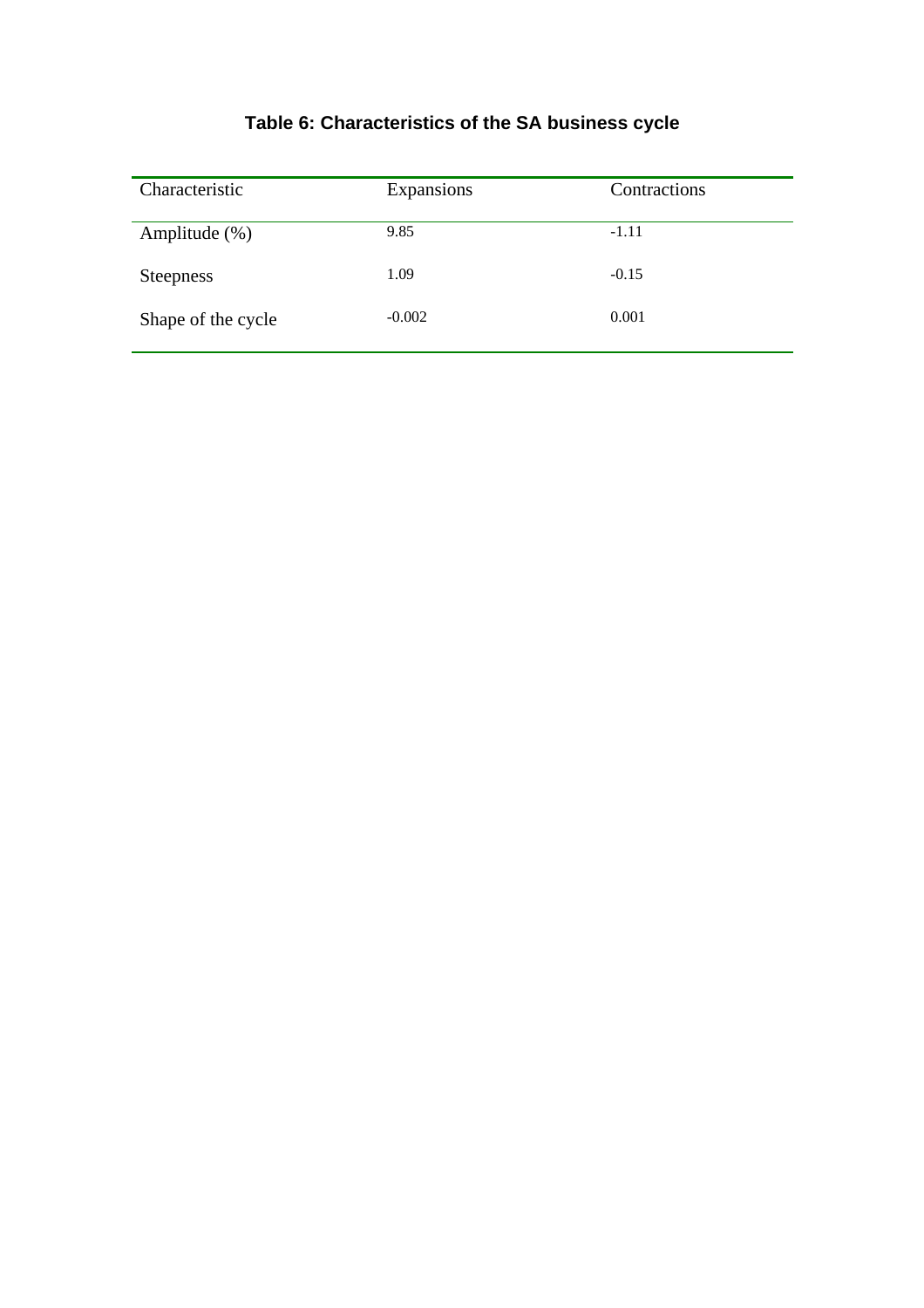| Characteristic   |            |                    |            |              |  |
|------------------|------------|--------------------|------------|--------------|--|
|                  | Expansions | Contractions       | Expansions | Contractions |  |
|                  | Germany    |                    | France     |              |  |
| Duration         | 9.17       | 9.00               | 6.57       | 7.00         |  |
| Amplitude (%)    | 4.13       | $-4.04$            | 2.56       | $-3.12$      |  |
| <b>Steepness</b> | 0.45       | $-0.45$            | 0.39       | $-0.45$      |  |
| Italy            |            | Spain              | Germany    |              |  |
| Duration         | 7.25       | 6.38               | 10.14      | 4.86         |  |
| Amplitude (%)    | 4.04       | $-4.05$            | 3.00       | $-2.06$      |  |
| <b>Steepness</b> | 0.56       | $-0.63$            | 0.30       | $-0.42$      |  |
|                  |            | <b>Netherlands</b> |            | Austria      |  |
| Duration         | 4.75       | 5.56               | 5.67       | 10.5         |  |
| Amplitude (%)    | 3.30       | $-3.21$            | 3.34       | $-4.21$      |  |
| <b>Steepness</b> | 0.69       | 0.58               | 0.50       | $-0.40$      |  |
|                  | <b>EMU</b> |                    |            | <b>USA</b>   |  |
| Duration         | 7.20       | 9.33               | 6.88       | 5.38         |  |
| Amplitude (%)    | 2.95       | $-3.35$            | 4.02       | $-3.82$      |  |
| <b>Steepness</b> | 0.41       | $-0.36$            | 0.58       | 0.71         |  |
|                  |            |                    |            |              |  |

## **Table 7: International comparison of business cycle characteristics**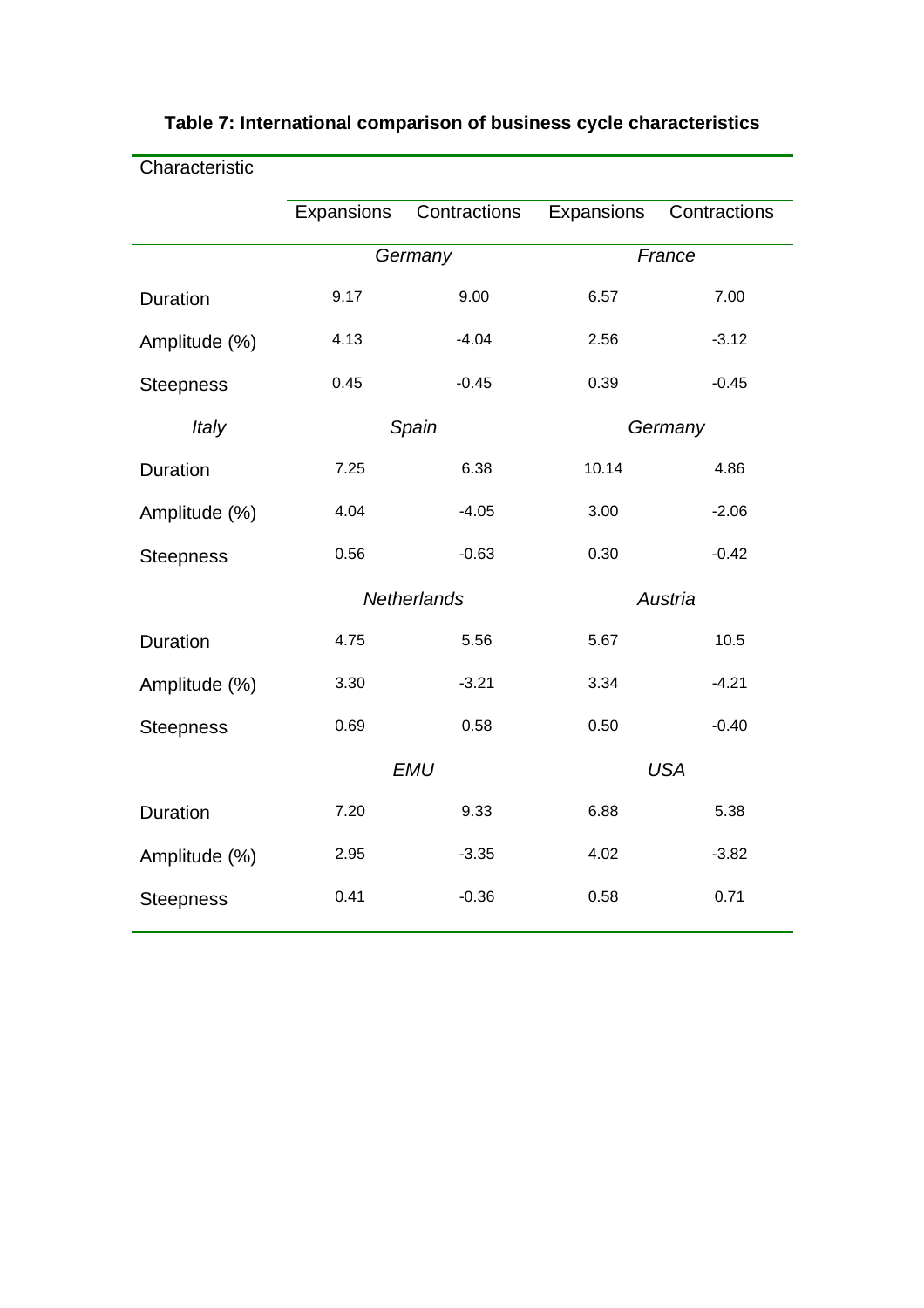| Concordance with South African |            |            |
|--------------------------------|------------|------------|
| business cycle                 |            |            |
|                                |            |            |
| 0.19(0.136)                    |            |            |
| $0.41$ (0.000)***              |            |            |
| 0.14(0.169)                    |            |            |
| $0.28(0.008)$ ***              |            |            |
|                                |            |            |
| $0.25(0.033)$ **               |            |            |
| $0.59(0.000)$ ***              |            |            |
| $0.30(0.058)$ *                |            |            |
| $0.25(0.030)$ **               |            |            |
| $0.59(0.000)$ ***              |            |            |
| $0.43(0.001)$ ***              |            |            |
|                                |            |            |
| Contemporaneous                | SA lags 2Q | SA lags 1Y |
| 0.022(0.871)                   | 0.067(0.6) | 0.023      |
|                                |            | (0.872)    |
| 0.054(0.694)                   | $-0.083$   | $-0178$    |
|                                | (0.497)    | (0.186)    |
|                                |            |            |

## **Table 8: Concordance of various macroeconomic magnitudes**

P-value are in brackets for the significance test with Newey-West standard errors (estimated with 5 lags)

\* Significant at 10%

\*\* Significant at 5%

\*\*\* Significant at 1%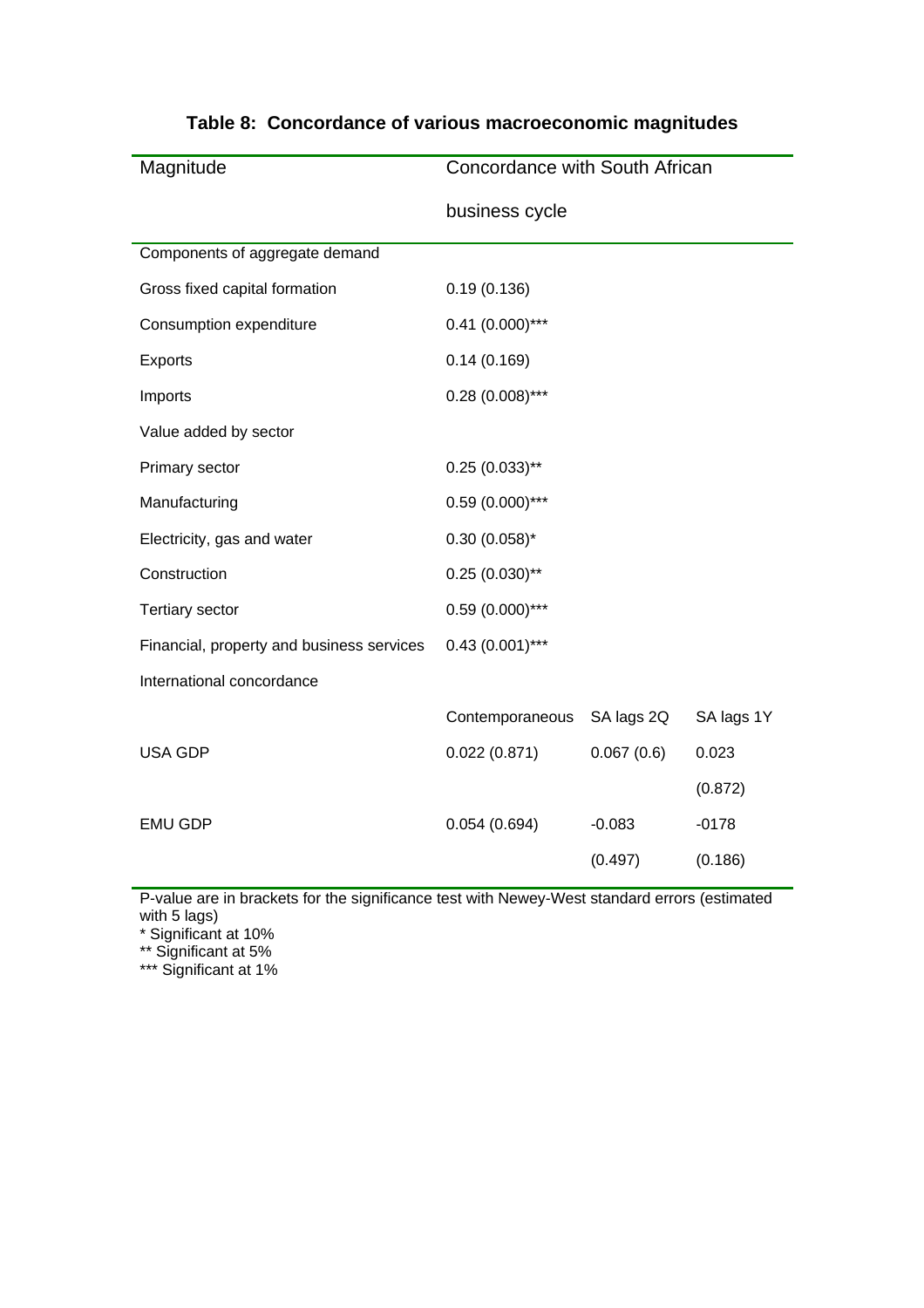| Magnitude                                | Concordance with South African business cycle |                       |                       |  |
|------------------------------------------|-----------------------------------------------|-----------------------|-----------------------|--|
| Monetary policy                          |                                               |                       |                       |  |
|                                          | Contemporaneous                               | Leading by 4          | Leading by 6          |  |
|                                          |                                               | quarters <sup>a</sup> | quarters <sup>b</sup> |  |
| Nominal interest rate                    | 0.205(0.157)                                  | $-0.342(0.012)$ **    | $-0.4(0.001)$ ***     |  |
| <i>Ex ante</i> real interest rate (since | $-0.09(0.576)$                                | 0.028(0.858)          | $-0112(0.438)$        |  |
| 1977)                                    |                                               |                       |                       |  |
| Ex ante real interest rate (since        | $-0.429(0.035)$ **                            | $0.405(0.022)$ **     | 0.227                 |  |
| 1990)                                    |                                               |                       | $(0.091)^*$           |  |
| <b>Fiscal policy</b>                     |                                               |                       |                       |  |
| Stance of fiscal policy                  | $-0.21(0.144)$                                | $-0.232(0.049)$ **    | $-0.25(0.04)$ **      |  |

## **Table 9: Concordance of various policy measures**

a: the policy cycle leading the growth cycle by 4 quarters

b: the policy cycle leading the growth cycle by 6 quarters

P-value are in brackets for the significance test with Newey-West standard errors (estimated with 5 lags) \* Significant at 10%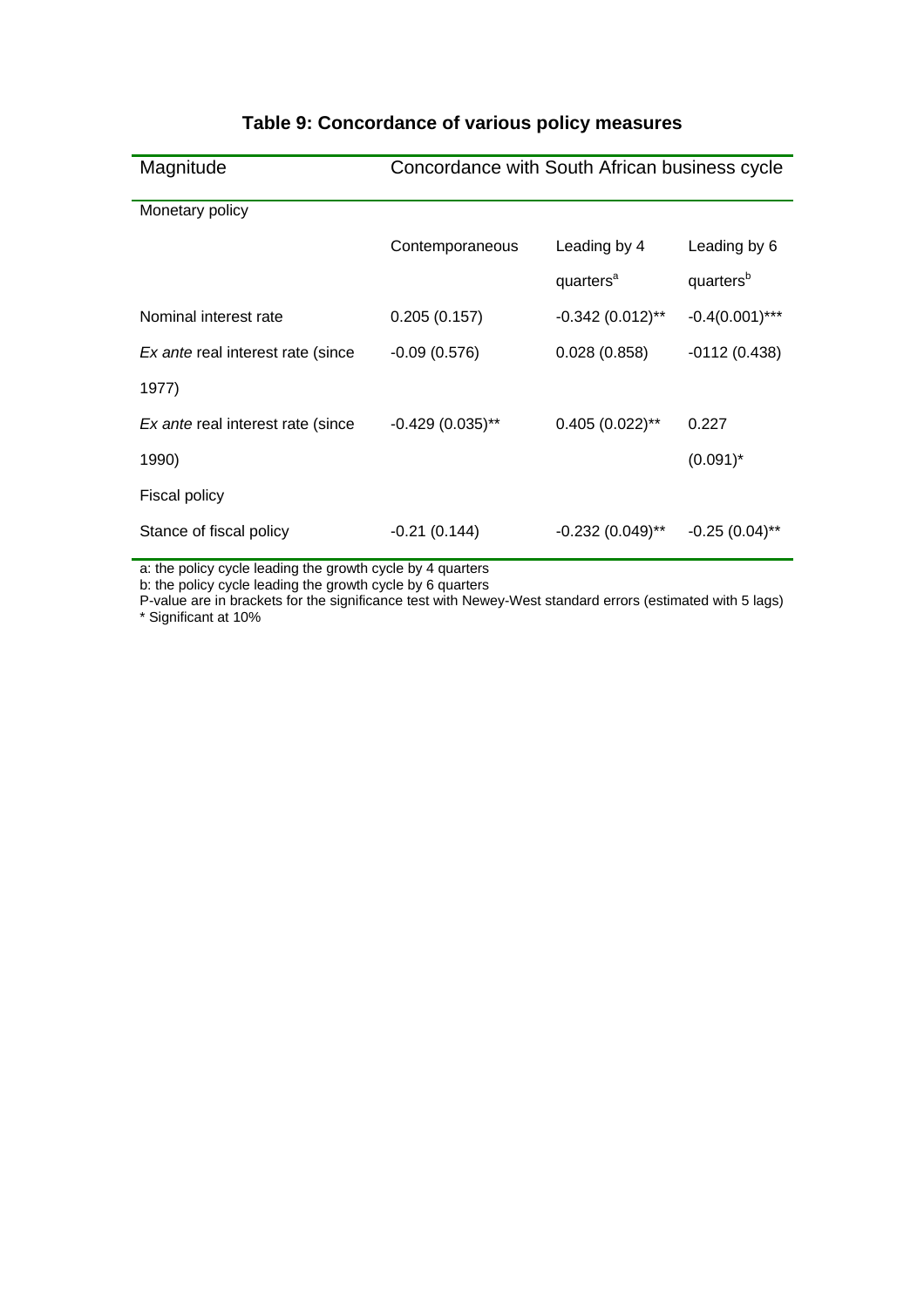

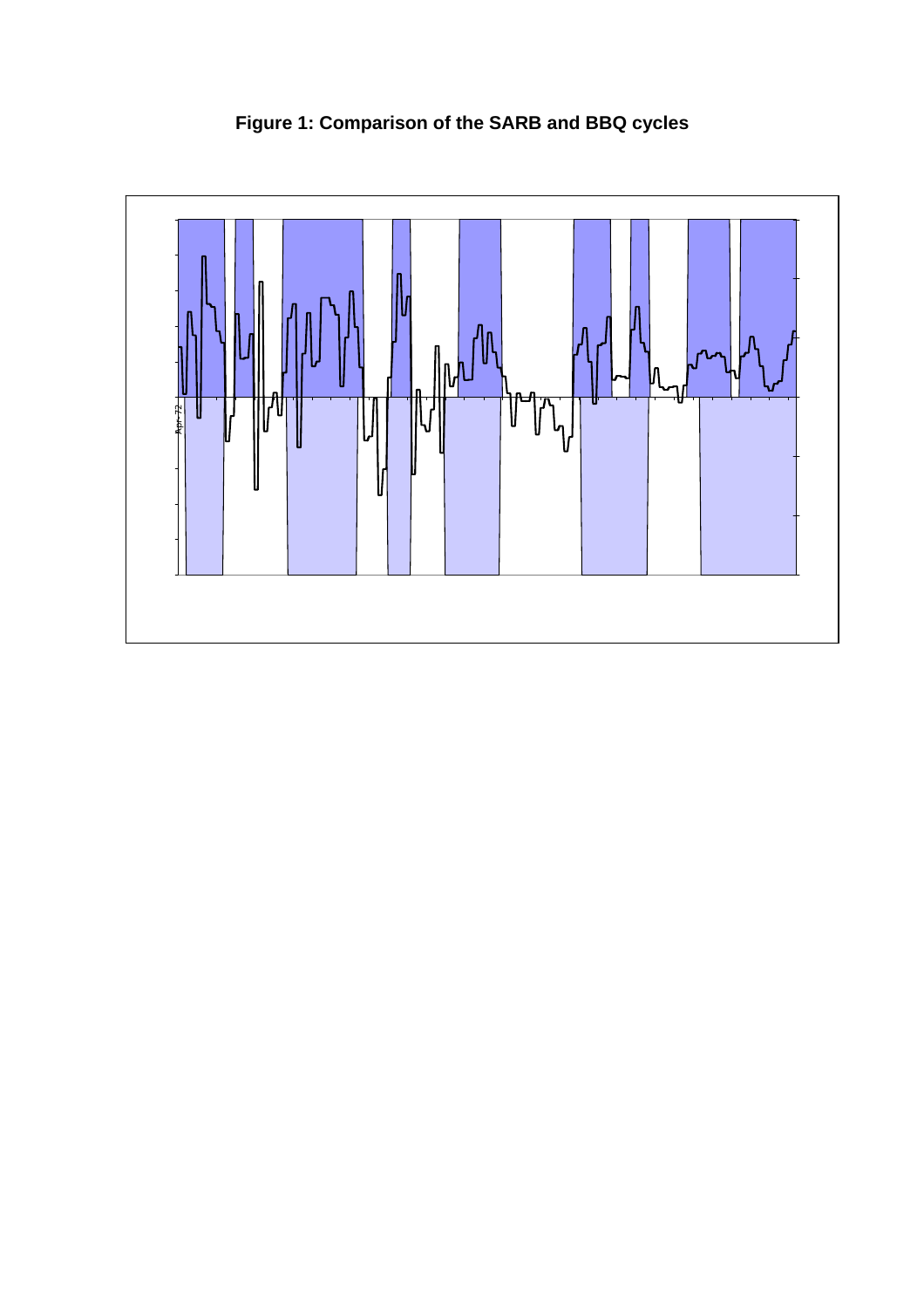

**Figure 2: Comparing different definitions of the real interest rate**